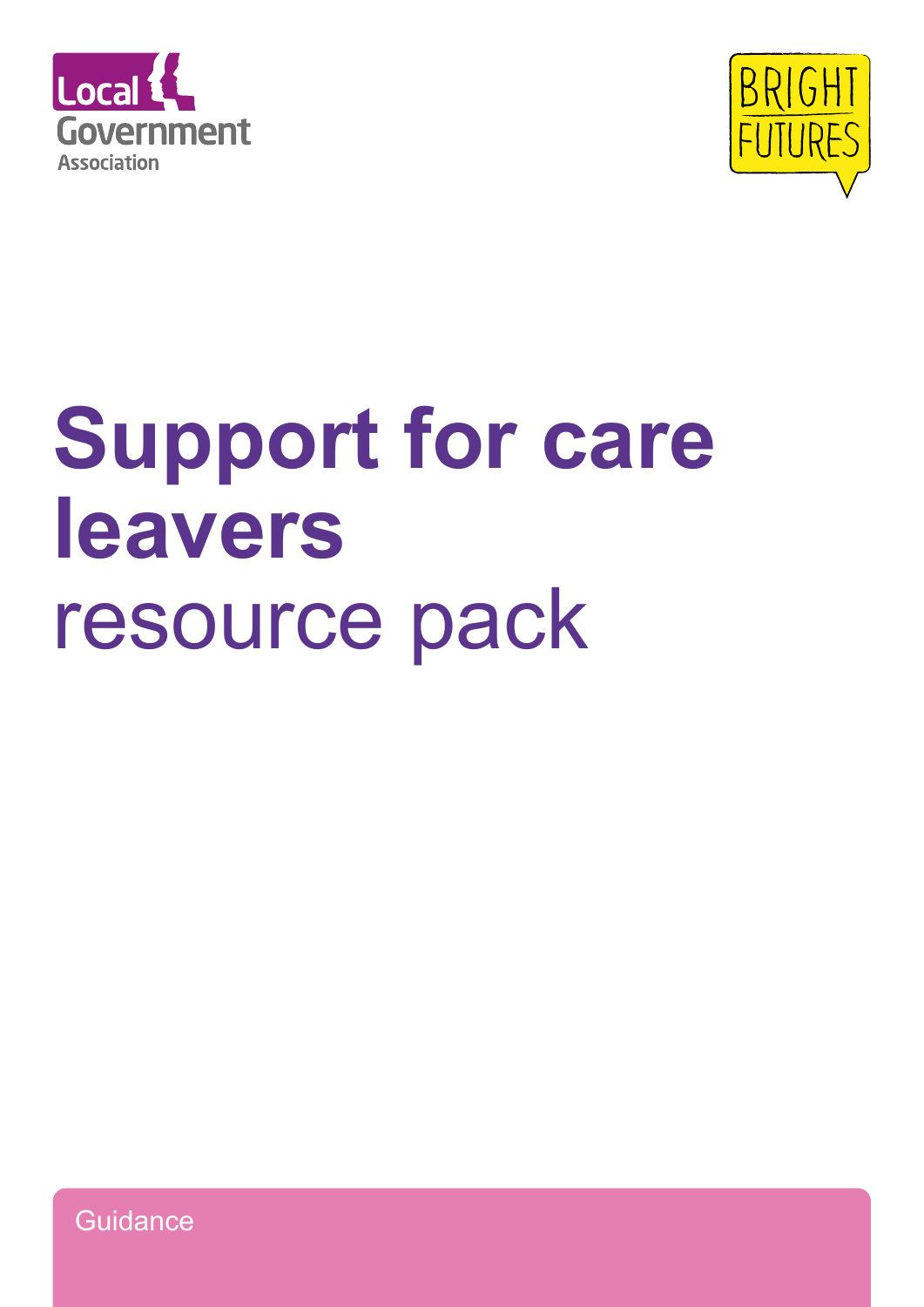## **Foreword**

Striking out into the world on your own for the first time is exciting and daunting for all of us. The opportunity to carve your own path and the newfound independence is a huge draw. On the other hand, learning to budget to keep on top of the bills, remembering to put a wash on in time so you have clean clothes for work on Monday morning, and managing to keep the fridge stocked, let alone keeping yourself healthy – it's a huge learning curve for any young person.

It's even more difficult for those without supportive families to fall back on, or for those who can't stay at home for other reasons. Those who have grown up, or spent time, in care don't always have the luxury of a family home to return to if something goes wrong, or a parent to phone when they aren't sure how to fix a problem.

That's where we come in.

As corporate parents to care leavers, it's our job to make sure that these young people are ready for what's next, know they're supported as they take those first steps into independence, and to help them access the same opportunities as their peers have – without worrying that if they make a mistake, they won't get another chance.

We need to give them the practical, social and emotional support that any good parent gives their child. From help to find the right accommodation, to guiding them through job applications and interviews, to making sure they know where to turn if they're having trouble.

We also need to make sure we're listening. If we can really hear what care leavers are telling us about their needs, dreams and ambitions, we can make sure we're giving the right support to help them get there.

The Children and Social Work Act 2017 extended support for care leavers by clarifying in law our role as corporate parents, by giving care leavers access to their personal advisers until the age of 25, and legislating for the publication of local offers to make sure every care leaver knows what help and support they can get.

In reality, many councils have been doing much of this work for some time, and we've included some excellent case studies in this pack to highlight the good work already taking place. Much of the good practice doesn't take a lot of money to implement – it's more about making sure we have the right culture, and understanding what's best for the care leavers in our areas so that we can shape our services, and work with our partners, appropriately.

Our responsibilities don't end when a child leaves care, and getting them right is the best way of making sure we set young people on the right path to a settled, successful and happy adulthood.

#### **Councillor Judith Blake**

Chair, LGA Children and Young People Board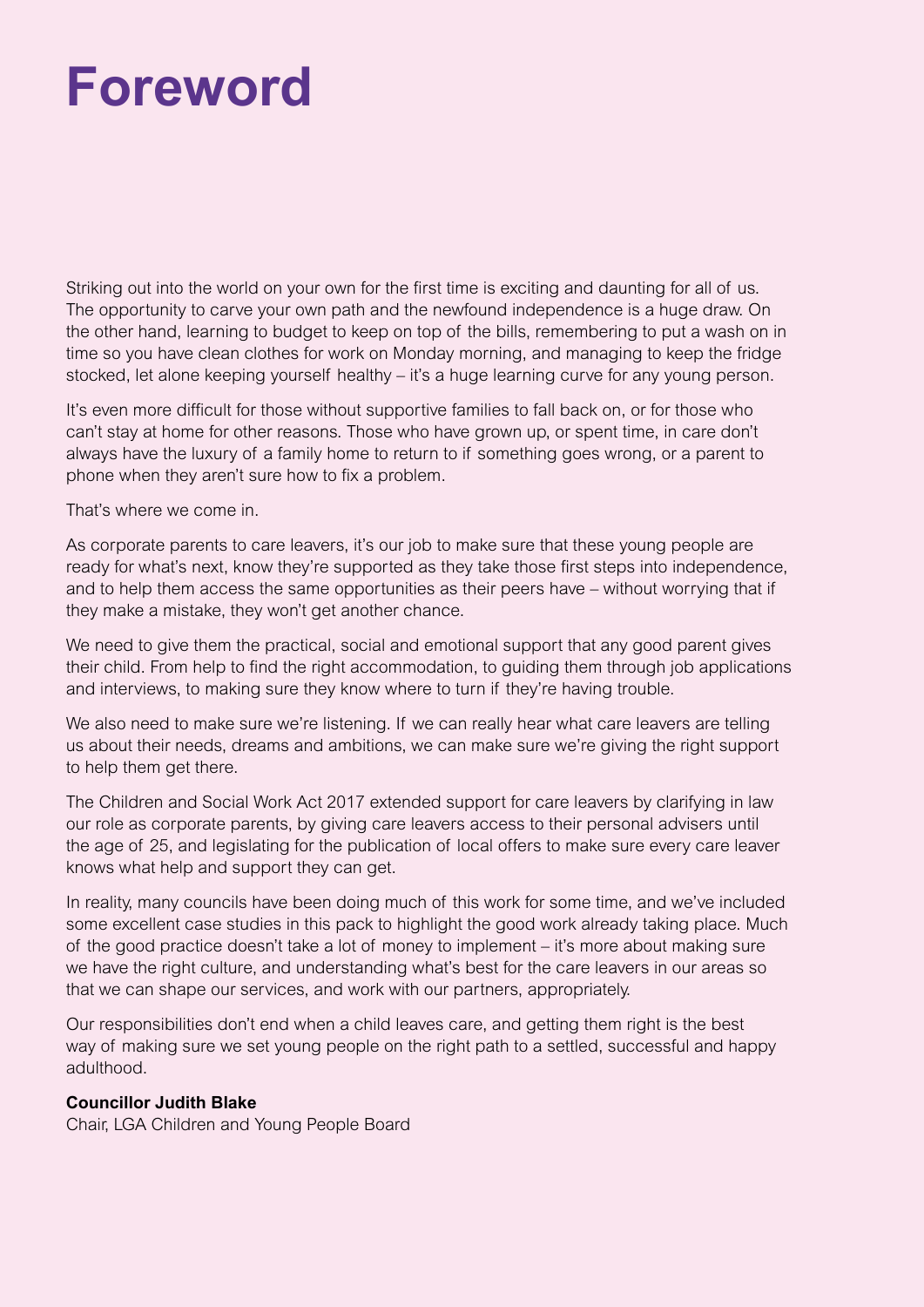# **Contents**

| Support for care leavers: An introduction | $\overline{4}$ |
|-------------------------------------------|----------------|
| Key lines of enquiry for all councillors  | 8              |
| <b>Case studies</b>                       |                |
| York                                      | 15             |
| Greenwich                                 | 16             |
| Leeds                                     | 17             |
| Hampshire                                 | 17             |
| <b>Trafford</b>                           | 18             |
| Islington                                 | 18             |
| <b>East Riding of Yorkshire</b>           | 19             |
| Key resources and further reading         | 21             |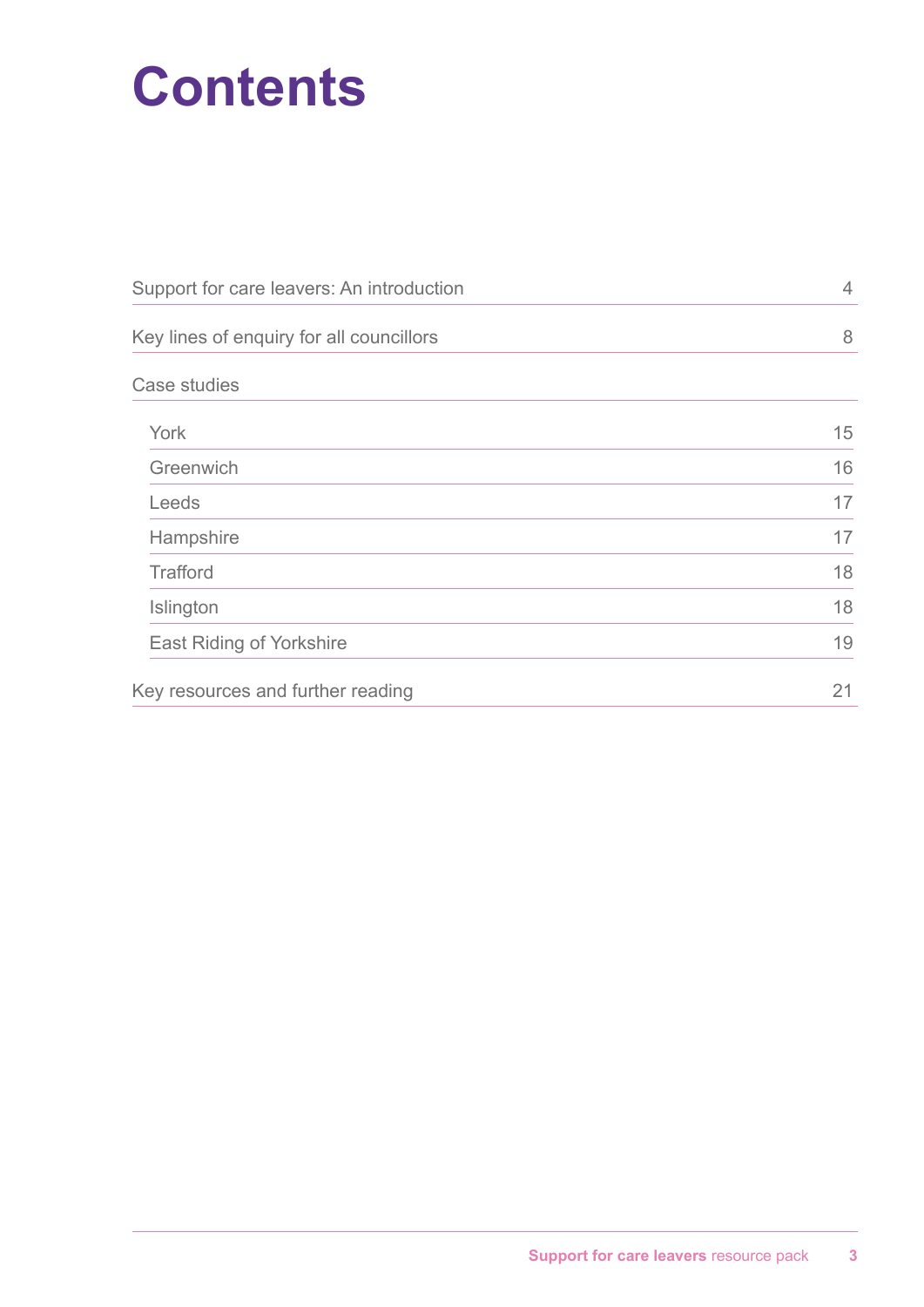### **Support for care leavers**  An introduction

### What is a 'care leaver'?

A care leaver is a young person aged 16- 25 who has been looked-after for at least 13 weeks in total since the age of 14.

Those who are aged 16 or 17 are 'eligible' (still looked-after) or 'relevant' (no longer looked-after) children. Those aged 18-25 are 'former relevant children'.

The Government has outlined five key outcomes that it wants to achieve for care leavers<sup>1</sup>:

- better preparation and support to live independently
- improved access to education, employment and training
- stability, and to feel safe and secure
- improved access to health support
- financial stability.

Some young people will return home rather than remaining with foster carers or moving on to independent living, but the council still has responsibilities towards them as care leavers.

### Statutory responsibilities

The statutory responsibilities of councils are set out in the Children Act 1989, including through amendments made by the Children (Leaving Care) Act 2000 and the Children and Families Act 2014.

The Children and Social Work Act 2017 made additional provisions for care leavers, and outlined in law for the first time what it means for a local authority to be a good corporate parent. Councils have responsibilities towards care leavers until they are 25.

The seven corporate parenting principles introduced by the 2017 Act are aimed at complementing existing practices, embedding a positive culture and ensuring that all the different service areas and leadership are doing what they can to support this group of young people.

The principles are:

- to act in the best interests, and promote the physical and mental health and wellbeing, of those children and young people
- to encourage those children and young people to express their views, wishes and feelings
- to take into account the views, wishes and feelings of those children and young people
- to help those children and young people gain access to, and make the best use of, services provided by the local authority and its relevant partners
- to promote high aspirations, and seek to secure the best outcomes, for those children and young people
- for those children and young people to be safe, and for stability in their home lives, relationships and education or work
- to prepare those children and young people for adulthood and independent living.

<sup>1</sup> HM Government, 'Keep On Caring: Supporting Young People from Care to Independence' July 2016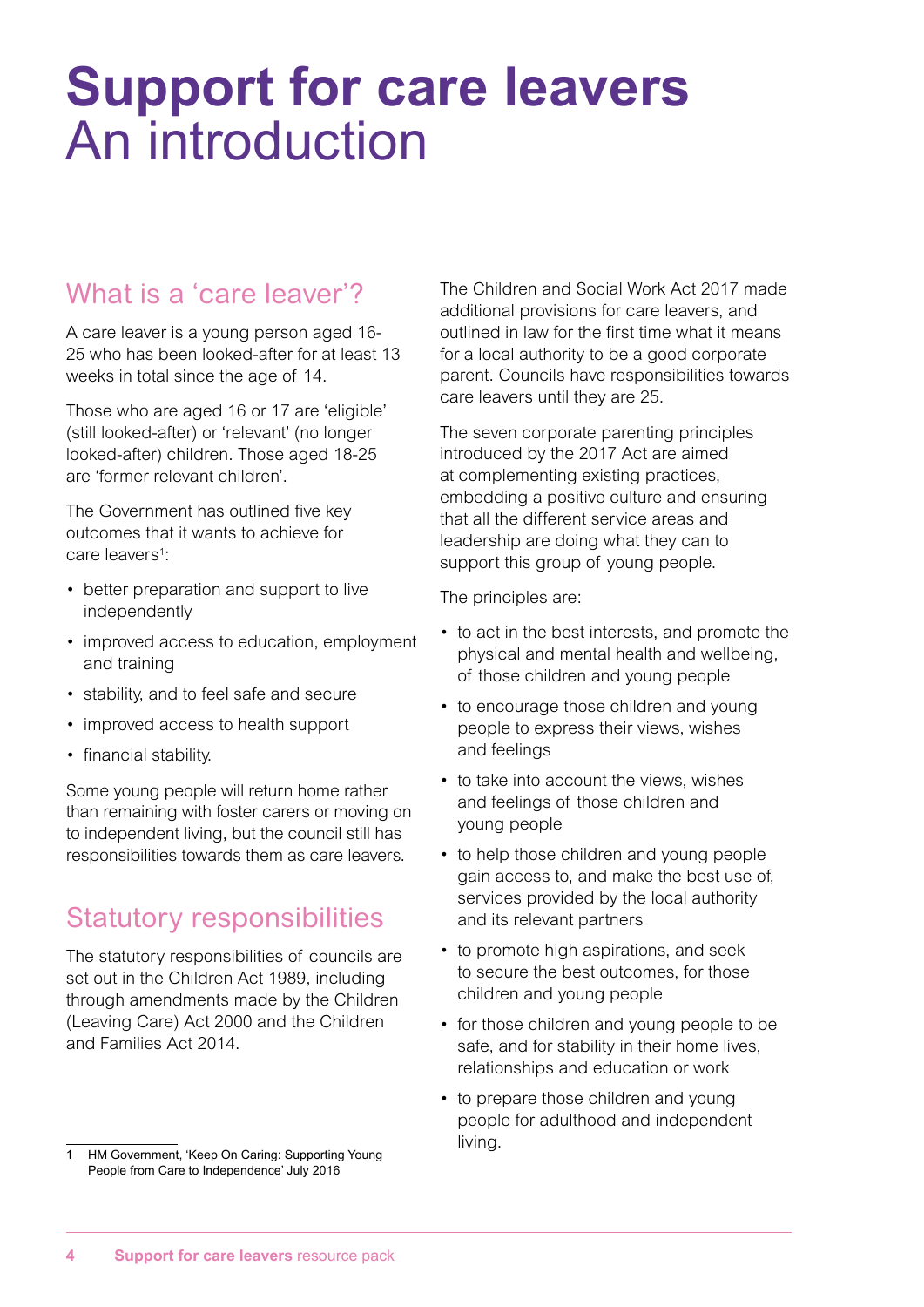#### Personal advisers and pathway plans

The local authority must complete an 'Assessment of Need' for the young person leaving care, and make sure that a pathway plan is in place by their 16th birthday. Discussions with other partners may also need to take place to make sure the needs assessment shapes a pathway plan that is both meaningful and purposeful.

The pathway plan should look at how best to meet the young person's needs to help them effectively make the transition from care to living independently, looking at areas including<sup>2</sup>:

- accommodation
- education and training
- financial support
- support to develop relationships
- life skills and employability
- access to support for health needs, including mental health
- contingency plans for support if independent living breaks down.

The plan also needs to take into account current and previous events in the young person's life so that potential risks can be identified and addressed.

It is important that the plan contains specific actions and deadlines, spelling out exactly who will take what action, and when. The plan should be reviewed at least every six months by a social worker or personal adviser (PA). It is not unusual for a young person to leave care at 16 years of age, whether to move on to independent living or to return to family or friends. Around 14 per cent leave care at this age, and it is therefore essential that pathway plans be developed in a timely manner.

This will make sure that if a young person is considering leaving care at 16, they know what support is available to them, know what their future options are, and have a plan to help them move on to independence successfully.

A PA should be appointed to support the young person and implement and monitor the pathway plan. Under the Children and Social Work Act 2017, this PA should be available to work with the young person until the age of 25.

The PA acts as a focal point for the young person and can help with practical and emotional support, needed to make a successful transition to adulthood. Local authorities should ensure that all care leavers know who their PA is and how to contact them. Where possible, care leavers should have the same PA from when they leave care until they no longer require support.

#### Financial support

Care leavers aged 16-18 are entitled to financial support to meet their education, training and employment needs, as well as help to pay for things such as accommodation, food and clothing.

Those aged 18-21 are entitled to living expenses associated with living near their place of work or where they plan to work, along with help with education and training.

Care leavers are entitled to a £1,200 bursary if they stay in full-time education, or £2,000 if they go to university. From August 2018, care leavers have also been entitled to a £1,000 bursary if they choose to do an apprenticeship.3

Care leavers can also ask the local authority for £2,000 towards setting up home, making sure that they have the equipment and household items they need to set up safe, secure and stable accommodation.

<sup>2</sup> Care Leavers (England) Regulations 2010, Schedule 1

[www.gov.uk/government/news/new-support-for-young-care](http://www.gov.uk/government/news/new-support-for-young-care-leavers-starting-an-apprenticeship)[leavers-starting-an-apprenticeship](http://www.gov.uk/government/news/new-support-for-young-care-leavers-starting-an-apprenticeship)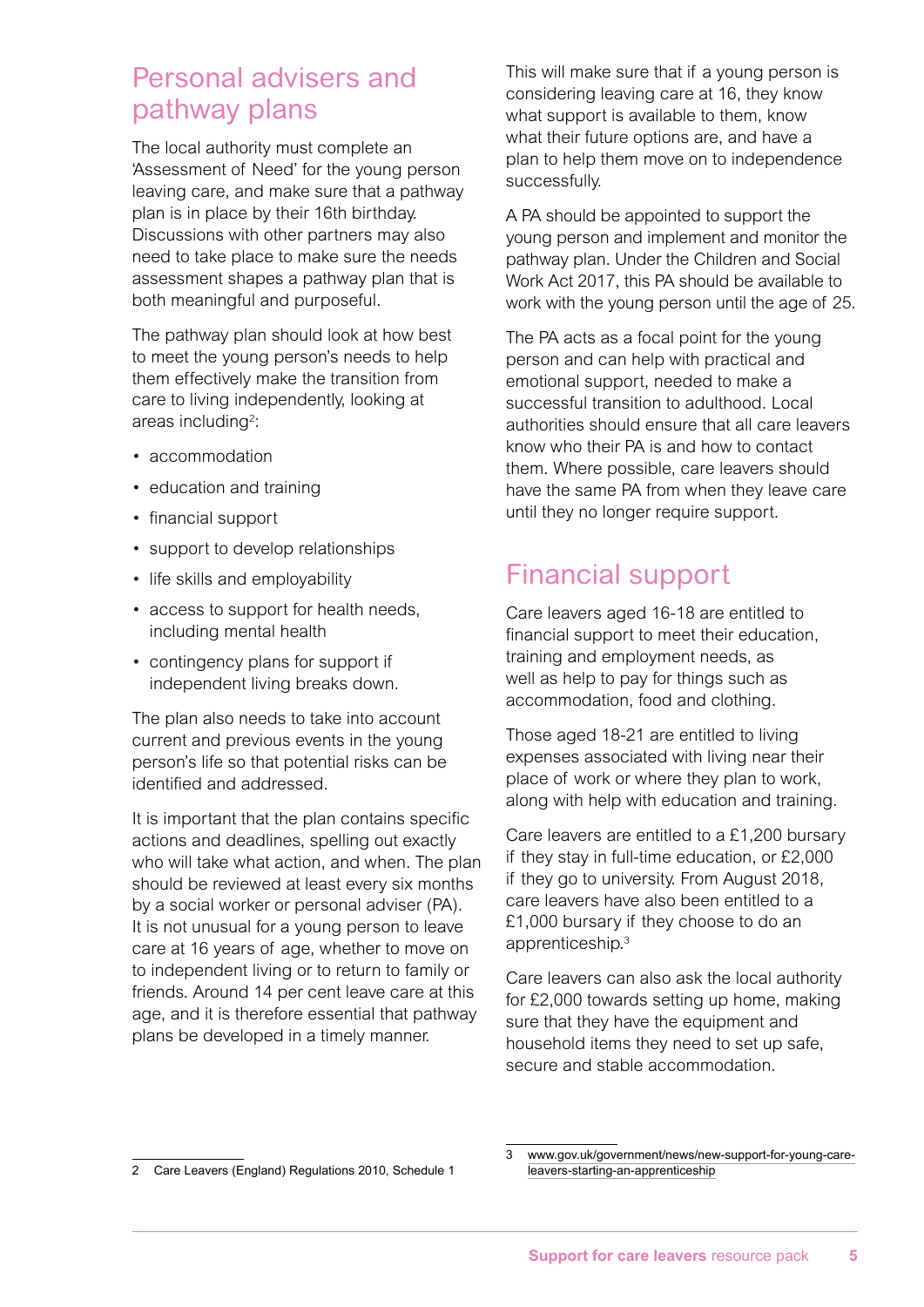#### Accommodation

Care leavers must be provided with appropriate accommodation for their needs. This should be discussed as part of the pathway plan well before the young person is due to leave care.

Councils should avoid moving and disrupting young people who are settled, offer a choice of accommodation (where practicable) and provide a support package to go with the accommodation. There should also be a contingency plan in case accommodation arrangements break down.

Any care leaver under 21 who spent at least one night in care when they were 16 or 17 is automatically considered to be in 'priority need', if they become homeless or are at risk of homelessness.4 From the age of 21, they may also be in priority need if they are vulnerable because they were previously looked-after – for example, if they have not had a stable home since leaving care. The Homelessness Reduction Act 2017 also stipulated that a young homeless care leaver should be treated as having a connection to the area that they were looked-after. This will make it easier for them to get support in the area in which they feel most at home.

In April 2018, councils were given new and strengthened powers to offer advice and assistance to homeless people, including care leavers, in their area.<sup>5</sup> Despite these initiatives, homelessness amongst care leavers continues to be a concern.

#### Staying in touch

Councils should attempt to stay in touch with all of their care leavers to monitor progress on their pathway plans, and plans should outline how frequently that contact should take place.

4 The Homelessness (Priority Need for Accommodation) (England) Order 2002

5 Housing Act 1996, Section 179(2)

When a care leaver moves to new accommodation, their PA must see them at that accommodation within seven days of the move. After the first subsequent review of the pathway plan, they must visit the care leaver at no less than two-monthly intervals.

In some cases, care leavers may decline the support of the council. This should be respected, however periodic attempts should continue to be made to remain in contact. If a young person's situation changes, they need to know that support is still available, and refusing support once doesn't mean that it won't be available in the future.

#### Staying put

'Staying put' is an arrangement that allows a looked-after child to continue to live with their foster carer – whether a local authority carer or an independent fostering agency (IFA) carer – after their 18th birthday, when they cease to be 'looked-after' by the local authority. This can take place where the council considers it appropriate, and both the young person and the carer want to enter a staying put arrangement.

The council has a responsibility to monitor the arrangement and provide advice and support (including financial) to the foster parent, and the young person to facilitate the arrangement until the young person reaches 21.6

#### Staying close

A number of councils are trialling approaches to 'staying close' – a variant of staying put for young people leaving residential care – using funding from the Department for Education's (DfE) Innovation Programme.

The scheme sees care leavers living independently in accommodation close to their children's home. This would see them continuing to have the support of a key worker from their previous home, and they could visit the home frequently. A full evaluation is expected in 2020.

<sup>6</sup> Children Act 1989, Section 23CZA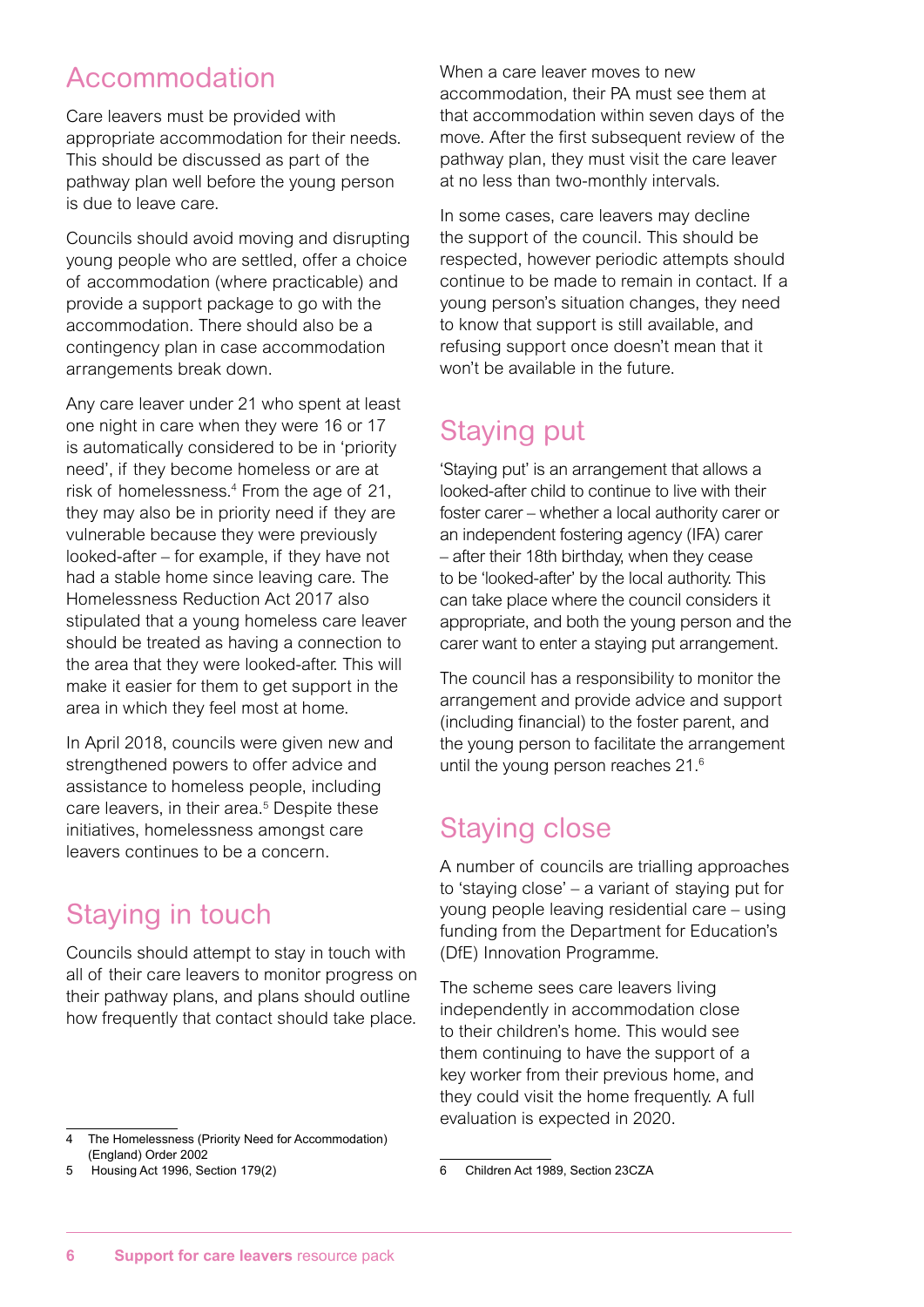#### Local offer

The Children and Social Work Act 2017 requires local authorities to publish a local offer for care leavers, with guidance<sup>7</sup> recommending this be reviewed every two to three years. This should include all services offered by the council that can support care leavers in, or in preparing for, adulthood and independent living. This includes both those that the authority is legally obligated to provide, such as 'staying put' and housing support, and universal services such as careers advice or public health services. The offer can also include relevant services provided by other organisations, where appropriate. Care leavers should be consulted before the offer is published.

#### Care Leaver Covenant

The Government has introduced the Care Leaver Covenant. This aims to encourage public, private and voluntary sectors to pledge support, and make specific offers to support care leavers aged 16-25 in living independently.

The covenant links care leavers to offers which can include:

- discounts
- financial support
- exemptions
- personal development
- workshops
- training
- work experience, apprenticeships and internships.

The covenant can be used by councils to support and extend their local offer, and trials are underway with six councils to identify how it can best be used to support care leavers. A toolkit is being developed for councils and will be available in early 2020.

#### 7 [www.gov.uk/government/publications/local-offer-guidance](http://www.gov.uk/government/publications/local-offer-guidance)

#### Access to Information

Under the Data Protection Act 1998, care leavers have a right to access their care records, to better understand their care history and decisions made during their time in care. Councils must facilitate any request made and have a transparent policy in place to support this. They should also work with partners who may hold relevant information. Councils should keep these records for a minimum of 75 years from the date of birth of the adult care leaver and consider suitable retention and storage processes.<sup>8</sup>

8 Children Act 1989 guidance and regulations volume three: planning transition to adulthood for care leavers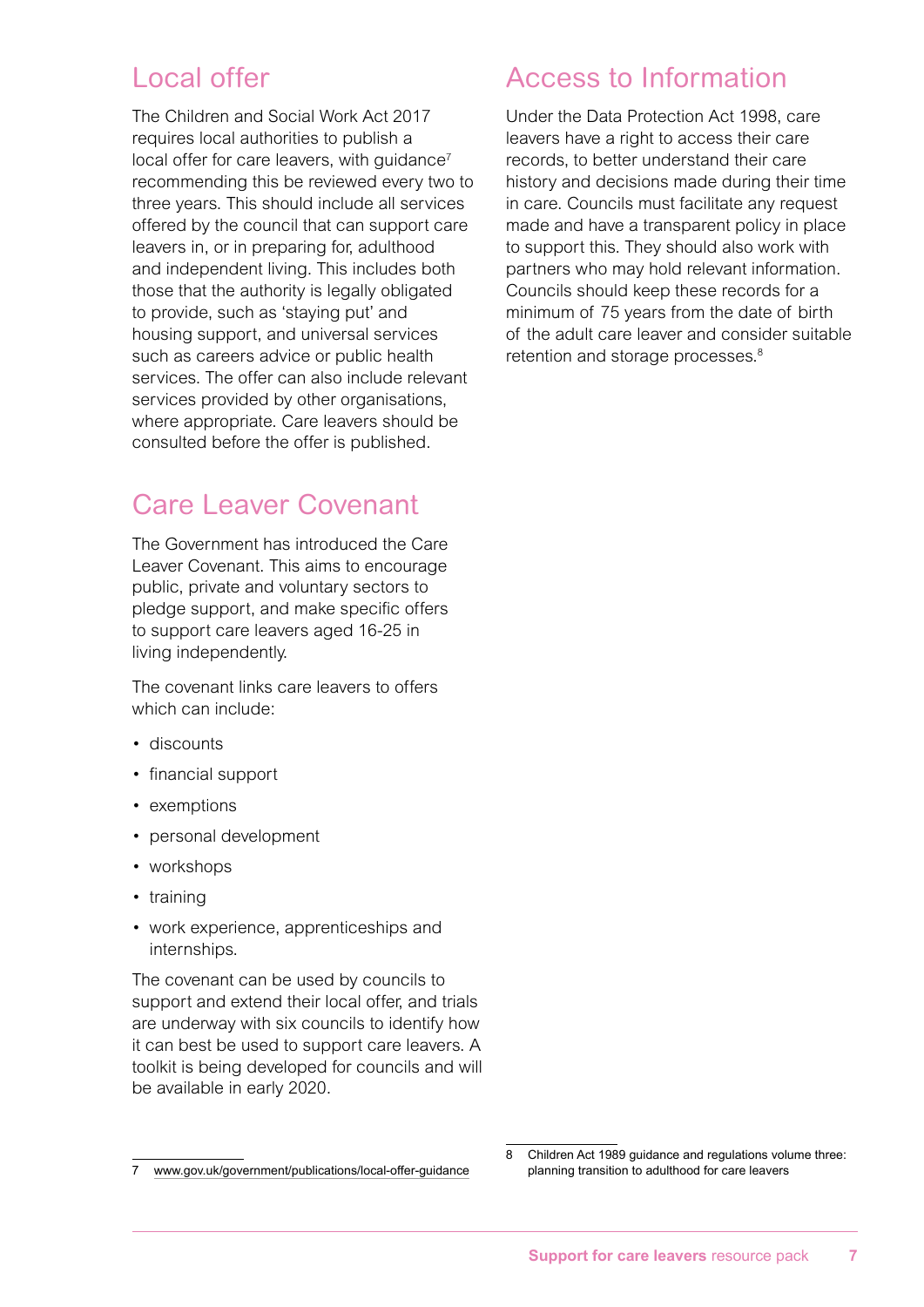## **Key lines of enquiry for all councillors**

#### What do we know about our care leavers – both existing, and coming up?

It is important that the council knows as much as possible about care leavers and their needs to make sure that plans can be made to effectively meet those needs. Care leavers are statistically more likely to have special educational needs and disabilities (SEND), and are more likely to suffer from mental health problems. It is therefore important that sufficient provision be available for those care leavers who need additional support.

It is also important to treat each young person as an individual. Many care leavers will have no such difficulties and, like many young people, will be focussed on achieving their potential through work, training or higher education. Like any good parent, councils should consider the specific ambitions of individual young people and aim to provide the tailored support they need to fulfil them.

There have been growing numbers of unaccompanied asylum-seeking children (UASC) entering the country in recent years. If your council is looking after unaccompanied children, they may have very specific needs that must be catered for to help them prepare for and adjust to independent living, whether in the UK or in their home country, and to fulfil their potential. Similarly, your council may be looking after foreign-national children who are not necessarily asylum-seekers, but may have immigration issues and links to other countries.

Nationally, young people are also starting to come into the care system at an older age; the council should know whether this trend

applies to its area, and account for this when planning services.

#### How are we making sure that the voice of the young person is heard and reflected in the pathway plan?

Pathway plans should include clear, specific actions to drive care leavers' progress, and identify support to help them find and sustain education, training or employment. Different young people will have different ambitions, plans and concerns, so it is vital to make sure pathway plans are very specifically tailored to each young person. This will help them to develop their independence and meet their goals at a pace that suits them.

Every young person should be fully involved in the development of their pathway plan. Make sure that arrangements are made for this, including in the case of young people placed out of area, those in custody and those who may need support to communicate their needs effectively, for example, those with certain learning difficulties or disabilities.

Feedback from care leavers – whether through a care leaver's forum or directly – will be key in identifying whether they feel that their voices are being heard, and what improvements could be made. Independent reviewing officers (IROs) have an important role to play in checking that this has happened, and will be able to report on how effectively young people are influencing their pathway plans.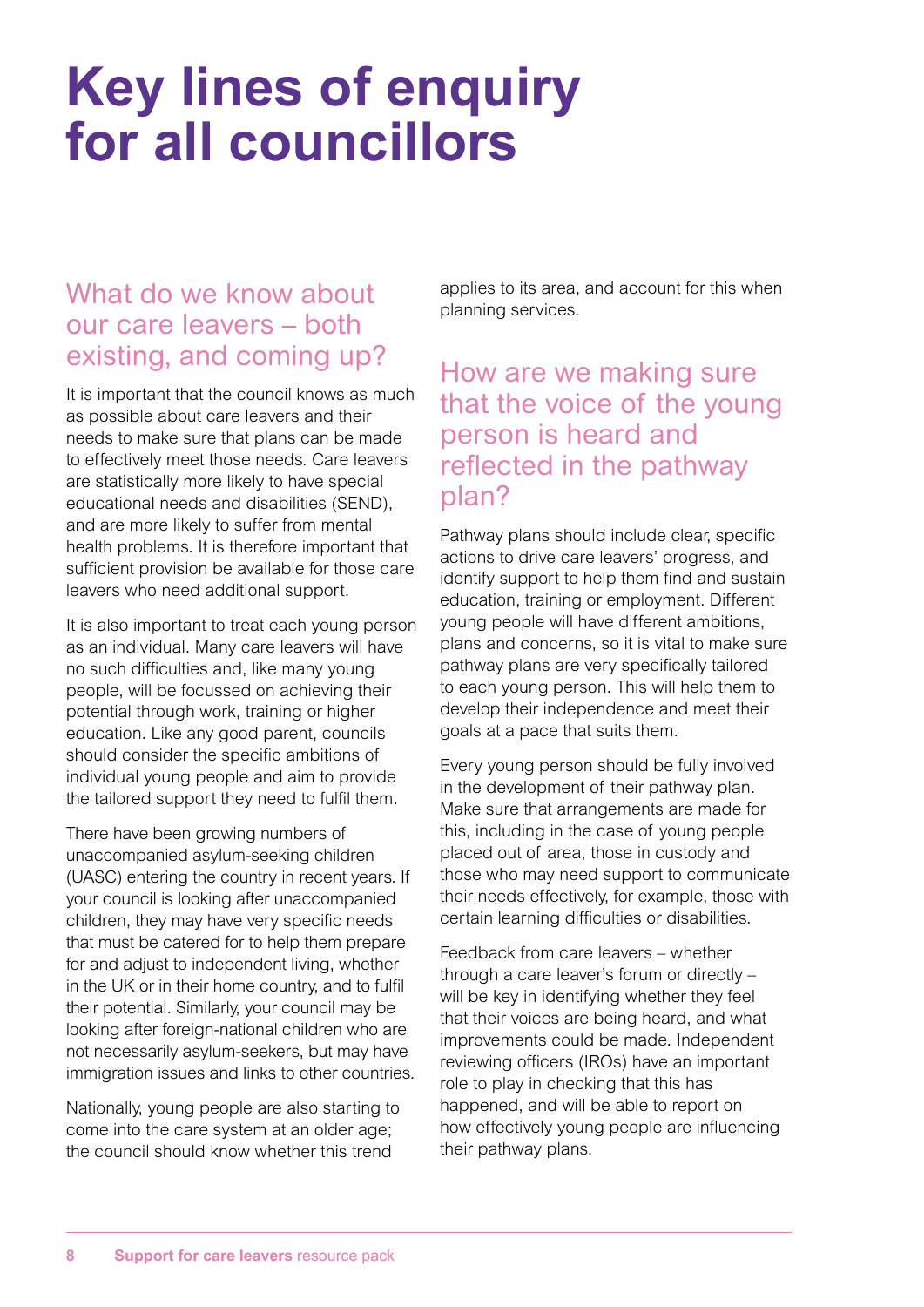#### What are care leavers telling us?

The council should have a variety of methods for obtaining feedback from care leavers, for example care leaver councils or collating information from PAs. Regular reports on this information to the corporate parenting panel will help to spot issues early and make sure they're addressed, with the voices of care leavers considered in relevant decision making. In particular, the council should assure itself that care leavers feel safe, understand that they have someone they can talk to if there are any problems, and that they feel supported and listened to. The proportion of care leavers that the leaving care service is still in touch with should also be monitored. Councils should be striving to maintain contact with all care leavers up to the age of 25.

#### How are we making sure that young people are able to take advantage of 'staying put'?

All young people in foster care should have access to staying put arrangements. Whenever a long term placement is being considered, there should be discussion between the foster carer and the child's social workers about the possibility of it leading to a staying put arrangement. The young person should, however, not have to decide whether this is something they wish to do until they are ready.

Young people living with IFA carers should also be able to stay put. Make sure that commissioning arrangements with IFAs allow for this possibility; staying put is not a fostering placement, so arrangements will need to be separately negotiated.

Both care leavers and foster carers need access to good information about staying put so that they fully understand the arrangements; make sure that both groups know where they can get the advice they need.

Councils will also need to consider what arrangements are in place for lookedafter children who are not in foster care – for example, those in residential care – to support them when they have left formal care.

Do we have a suitable range of accommodation options for care leavers, and how are they supported in each? What happens if something goes wrong?

Different care leavers will have different needs, so there should be a range of accommodation options available to give care leavers the appropriate support. Bed and breakfast accommodation is not considered suitable. While some young people may be able to take on a flat with minimal support from the council, others may need 24/7 access to support. Making sure that options are available to smooth the transition will increase the chances of a care leaver successfully settling into independent living, and reduce the chances of them becoming homeless.

There will need to be close working between the lead member for housing and the lead member for children, as well as between their respective departments. This will make sure care leavers' accommodation needs are catered for. Councils in two-tier areas will need to develop and maintain strong links with their district councils, who have responsibility for housing. This will make sure that the needs of care leavers are being taken into account in housing plans and housing allocation; what arrangements are in place for this, and how well are they working?

Having a fall back option – an emergency place to stay if things go wrong – can be a big comfort to care leavers. Most of us know that if something goes wrong, we've got somewhere to go, and someone who can work through problems with us even if it's not the first time.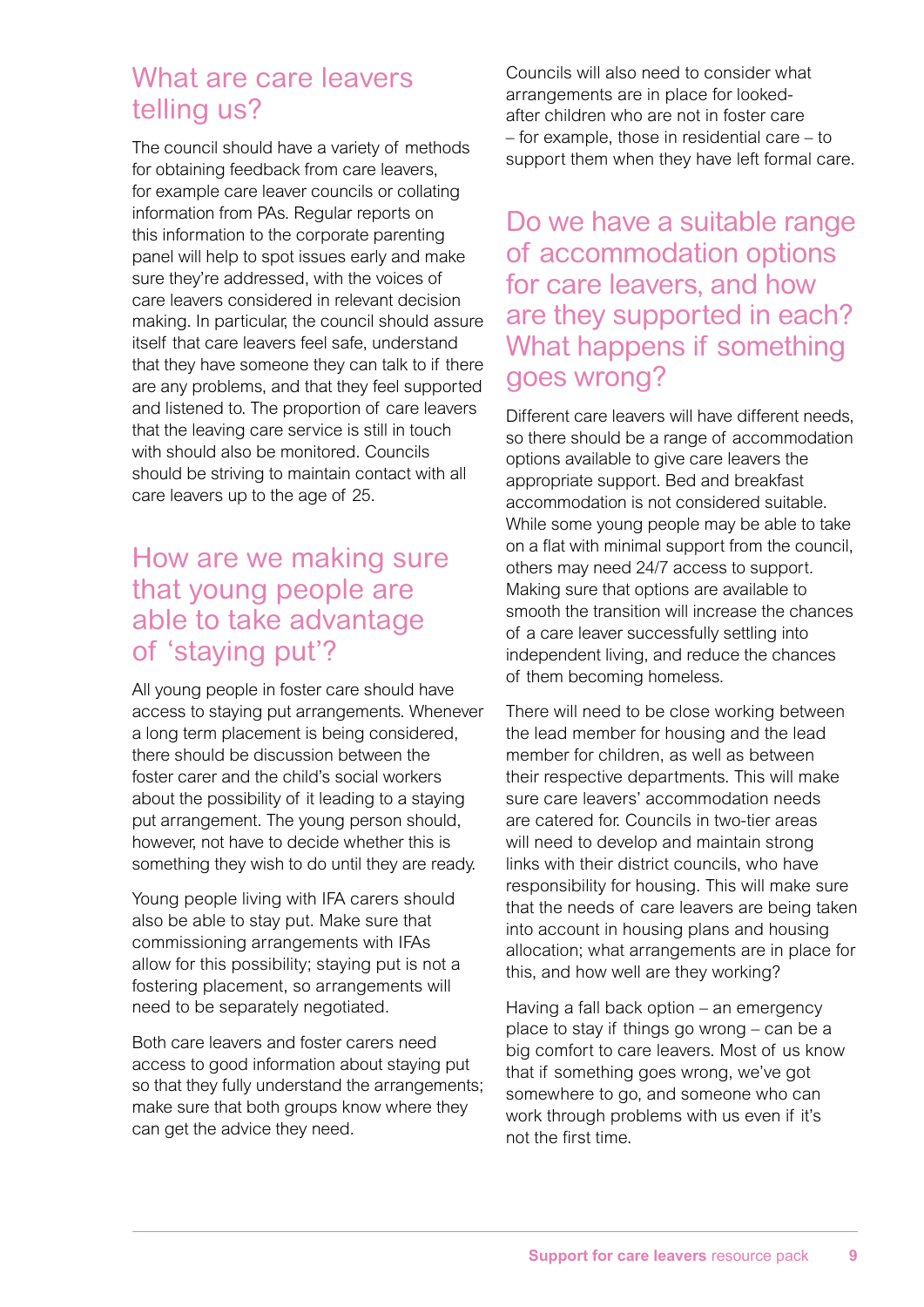Offering this to care leavers reduces the pressure on them, and is part of being a good corporate parent.

Care leavers up to the age of 21 are exempted from recent housing benefit reforms, meaning that they are not limited to the shared accommodation rates as most other young people are. However, there is still significant competition for affordable social and private rented accommodation in many areas. Consideration should be given to how care leavers will access this accommodation, for example, through allocation schemes, or by identifying particular private landlords to work with personal advisers to provide care leaver accommodation. How are care leavers helped to prepare for when this exemption ends at 21?

#### How are we preparing care leavers to live independently?

One of the biggest issues raised by care leavers is that of isolation – without a strong and stable social network, it can be extremely hard to navigate life after leaving care. Some councils are already looking at ways in which they can help care leavers to develop social networks, while efforts to ensure stability of placements and school throughout care are also positive. This allows young people to spend time developing friendships and local connections. Some care leavers find it helpful to be in touch with fellow care leavers; are there opportunities for this in your council?

Practical support to develop life skills will significantly ease the transition for care leavers. In particular, teaching about budgeting will make it easier for young people when they need to start managing their own money, while making sure that children in care are learning to cook healthy meals will help them to look after themselves later on. Encouraging young people to help with household tasks, take on weekend jobs and allowing them increasing independence will all develop important skills to make the move to independent living less daunting.

Some local authorities have given council tax exemptions to care leavers to help them with their budgets as they adjust to living independently, while others have introduced budgeting courses so that care leavers understand what to expect when managing their own tenancy.

Care leavers should also have easy access to key documents and information that they will need when taking on tenancies or starting work. Examples of these could be a birth certificate, National Insurance number, passport and examination certificates.

The local offer is an important source of information, and it should reflect what care leavers say they need. When this is being developed, find out what care leavers said in the consultation, and what changes were made as a result. Having a clear local offer will make it far easier for care leavers to know what is available to help them to live independently.

It is also important to update the local offer regularly, in consultation with care leavers, to ensure that it is responsive to their changing needs.

#### How are we working with our partners to support care leavers?

The Government wants to improve access to mental health provision for care leavers, as well as more general improved accountability for the local provision of health services. The NHS has a responsibility alongside councils to act as a corporate parent to care leavers, $9$ and should be considering their needs in the development of plans and commissioning of services. Councillors can influence the design and funding of local NHS services through engagement with sustainability and transformation partnerships.

<sup>9</sup> Children Act 1989 Statutory Guidance: care planning, placement and case review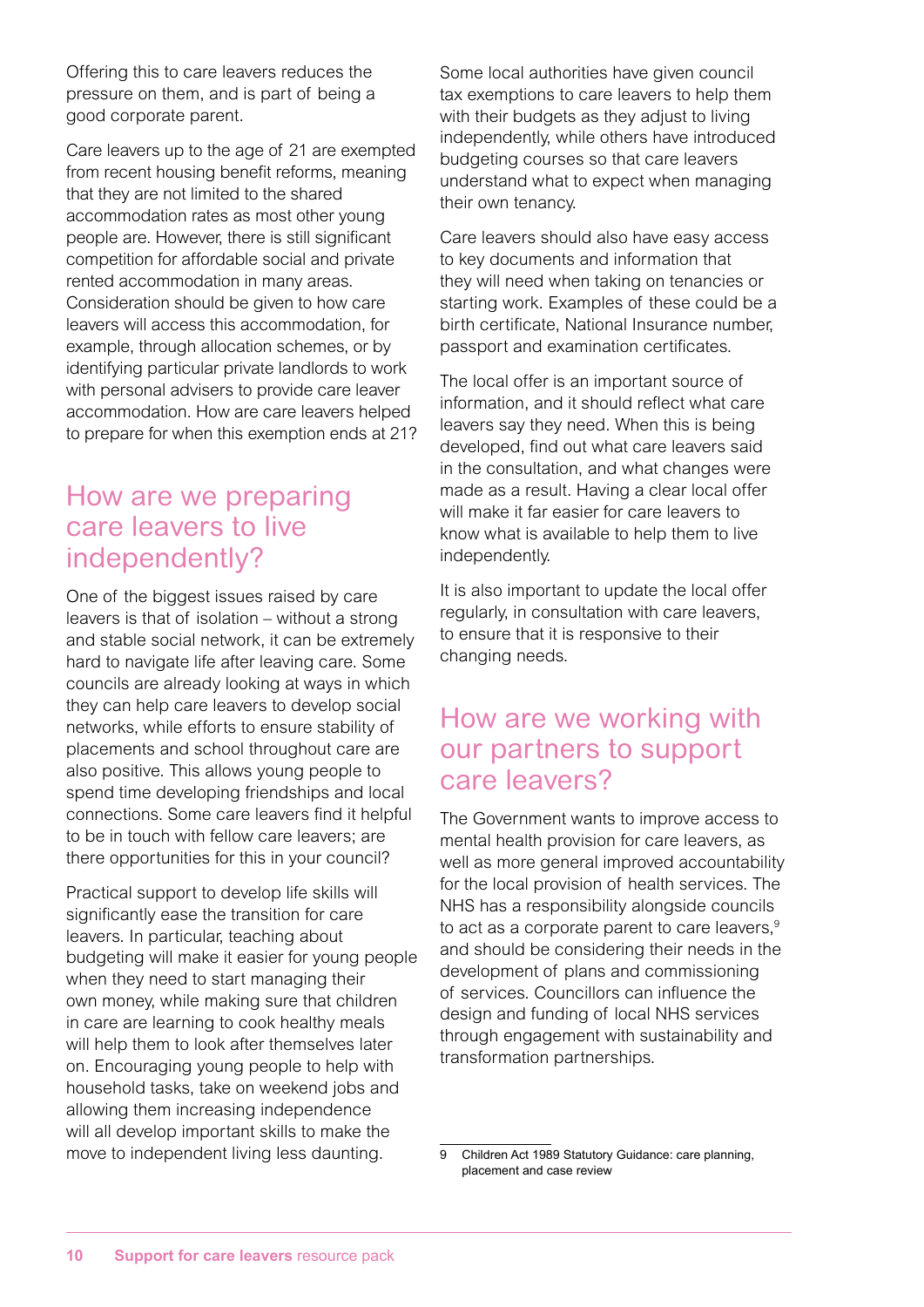Your council should be represented on your local partnership through the director of public health or another senior lead.

Joint health and wellbeing strategies are developed by local leaders to enable planning and commissioning of integrated services to meet the needs of the local community. This will include reducing health inequalities and supporting the needs of vulnerable groups. These plans should include specific consideration of how partners will work together to support care leavers. Delivery of the strategy should also be monitored by the health and wellbeing board. Health scrutiny committees provide further opportunities to look at whether health services for care leavers are sufficient and appropriate.

There will be particular partnership considerations for young people leaving custody, who are at greater risk of becoming homeless, and are likely to have a range of specific needs for support including help with employment, training, or mental health. There should be strong joint working relationships and protocols between the leaving care service, the Youth Offending Service and the probation service to start making plans well ahead of a young person's release. The young person's voice and needs must be at the forefront of planning.

A national protocol has recently been introduced to encourage councils to work with partners to reduce unnecessary criminalisation of looked-after children and care leavers.<sup>10</sup> It may be useful to consider the local arrangements and specific support in place for care leavers.

#### How do we help care leavers to find, and remain in, employment or further education and training?

While 62 per cent of care leavers aged 19- 21 are already in education, employment or training and achieving well, this still leaves a significant minority who are not.<sup>11</sup>

Improvements are being made, for example, through the promotion of apprenticeships and further education, but clearly councils have a key role to play in making sure that care leavers have a clear path to follow to live independent lives.

Councils have approached this in various ways, from establishing partnerships with local businesses, to encouraging apprenticeship providers to actively consider care leavers, to providing training positions within the local authority. Personal advisers can support young people as they develop their pathway plans to find routes to achieve their goals, including applying for university places or finding jobs or traineeships. Universal careers services should also be involved in supporting care leavers to consider what they want to do after compulsory education has finished.

Bear in mind potential barriers to opportunities – care leavers might worry about where they will stay during university holidays, how they will get to a job outside their town, or whether they can support themselves through an apprenticeship. Check that it is easy to find out about financial and practical support available for all options, and that these are discussed with care leavers well in advance of key decision points.

<sup>10</sup> DoE, Home Office, MoJ, National Protocol on reducing the unnecessary criminalisation of Looked-after children and care leavers, Nov 2018

<sup>11</sup> Children's Commissioner 2016:

[www.childrenscommissioner.gov.uk/news/care-leavers](http://www.childrenscommissioner.gov.uk/news/care-leavers-missing-out-important-routes-employment-through-apprenticeships)[missing-out-important-routes-employment-through](http://www.childrenscommissioner.gov.uk/news/care-leavers-missing-out-important-routes-employment-through-apprenticeships)[apprenticeships](http://www.childrenscommissioner.gov.uk/news/care-leavers-missing-out-important-routes-employment-through-apprenticeships)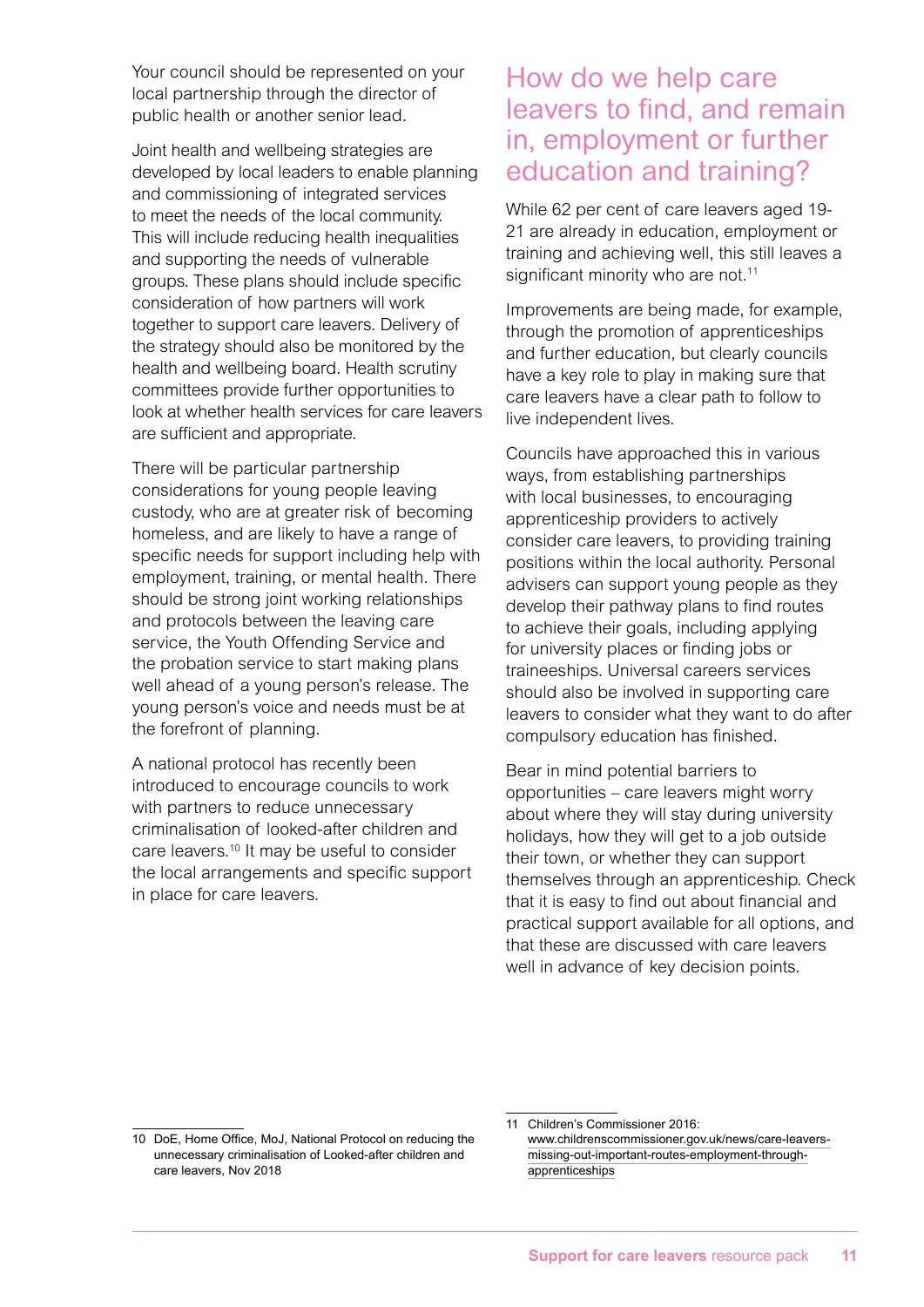#### How are we promoting the care leaver covenant?

The Care Leaver Covenant aims to engage a range of partners across sectors to improve outcomes for care leavers. Councils may therefore wish to consider how they can promote and engage in this, for example:

- raising awareness of the covenant amongst council staff and partners
- offering ring-fenced apprenticeships, internships or work experience opportunities for care leavers
- revising the social value policy to ensure that apprenticeships, internships and work experience specifically for care leavers are a standard part of procurement practices
- working with local businesses, employer groups and other partners to increase the number, range and take up of education, employment and training (EET) opportunities for care leavers.

The covenant advocates a 'whole council' approach to this work, recognising that the responsibility for being a corporate parent does not solely reside with children's services.

#### Are we being good corporate parents to care leavers?

Being ambitious for young people does not stop when they leave care. Find out how many care leavers the council is still in touch with – regular contact with care leavers will help to make sure they are in education, employment or training (or getting support to do so), managing their money and accommodation well, limiting the risk of homelessness, and that they are looking after their health and wellbeing.

Care leavers also need to know that the council is still ambitious for them, helping them to achieve goals in their pathway plans and working with them so that they can reach their potential.

Every councillor and officer across a local authority has a responsibility as a corporate parent to care leavers. This needs to be acknowledged across all levels of the organisation, and all corporate parents should prioritise the needs of care leavers.

For more information on corporate parenting, please see our 'Corporate parenting' resource pack.

#### How are we ensuring that the corporate parenting principles are being applied to care leavers?

The aim of the corporate parenting principles is to provide leadership, challenge and accountability at every level and ask probing questions to ensure that care leavers are well supported. The Corporate Parenting Panel and Scrutiny Committee have a role in monitoring how the principles are being applied, what the barriers are and how the local offer for care leavers can be improved.

#### How are we making sure care leavers have access to services they need for their health and wellbeing?

Care leavers are statistically more likely to need mental health support than young people in the general population because of the trauma and neglect that they may have experienced. So check what arrangements have been put in place to make sure they can get help if they need it. For young people with a need that meets the threshold for CAMHS (child and adolescent mental health services), find out what arrangements are in place for a smooth transition between children and adult services in your authority. Issues that do not meet the CAMHS threshold, for example, depression and anxiety, are likely to be treated through public health interventions such as online support, or through provision from GPs. Consider the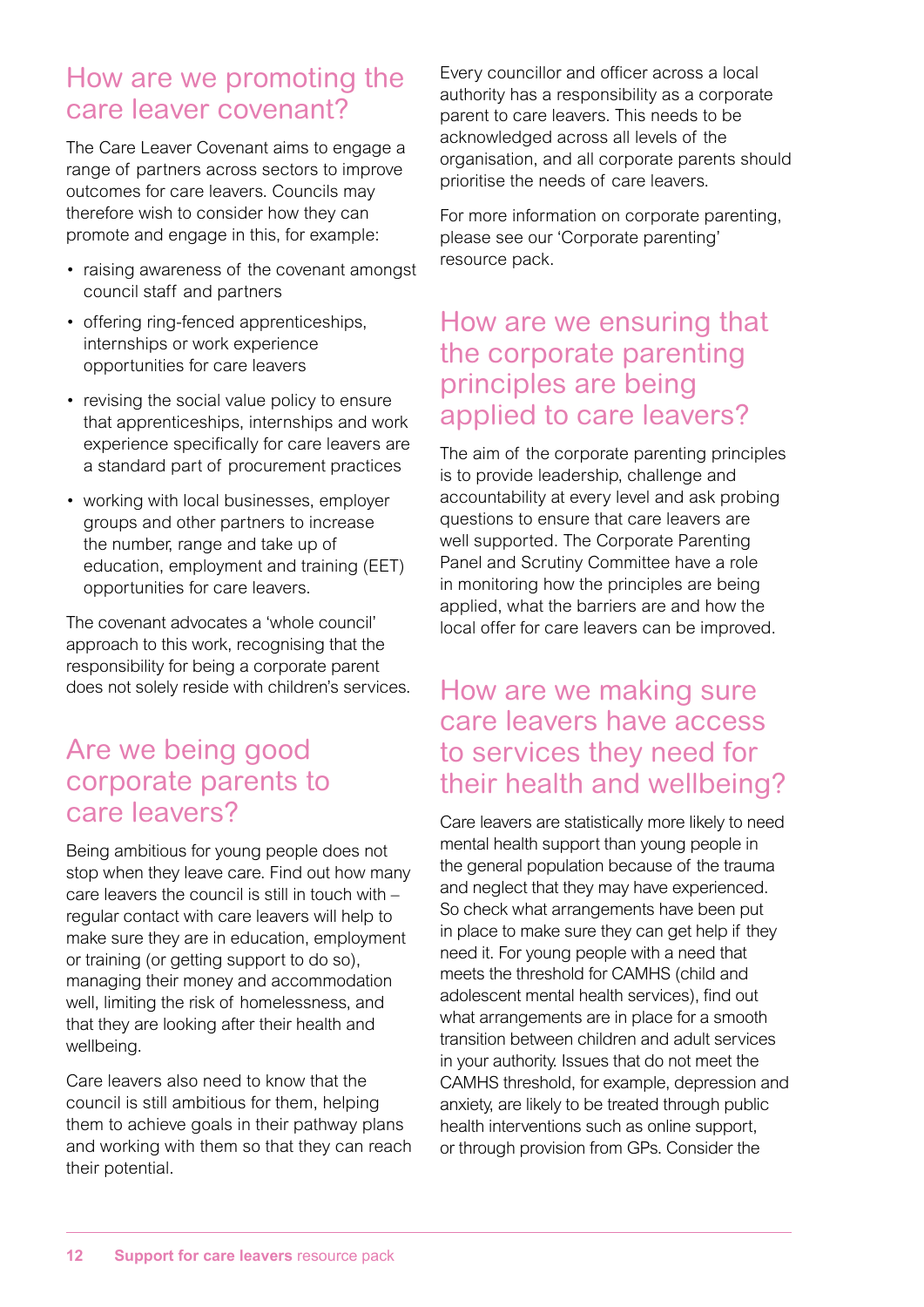criteria for access to mental health services; do care leavers receive any priority access, and how are they told about this? The local offer is a good place to signpost to support services, including advising that GPs can help with mental as well as physical health – which some young people may not know.

While the majority of care leavers will have no such problems, the difficulties some have faced in their lives mean that, without proper support, they can be more likely to experience substance misuse problems or teenage pregnancy. A third of young people leaving care report problems with drugs or alcohol within a year<sup>12</sup>, while a quarter of young women leaving care are pregnant, and nearly half become pregnant within two years.<sup>13</sup> Access to drug and alcohol prevention and treatment services, sexual health and family planning services, should be well promoted. Data on take-up of these services, along with anonymised user feedback, will help to identify whether those services are operating effectively or need to change to meet young people's needs.

All of these issues fall within local authority public health responsibilities. When budgets are being set, consider what services are prioritised, the potential impact on care leavers and make sure you are satisfied that any risks to provision are adequately mitigated. For example, if a drug prevention service is to be reduced, are the remaining sessions in locations and at times that are accessible to care leavers, and will that provision be enough?

Physical health is also important. Care leavers should know who their GP and dentist are and how to make appointments. Support with prescription costs is available for those on certain benefits or on low incomes – care leavers may need to be made aware of this, and how to fill out prescription forms to ensure they receive this entitlement. Councils might also look at what support they can give to help care leavers look after their health, for example, access to leisure centres or support to keep up activities that they started in care.

13 HM Government, 'Keep On Caring: Supporting Young People from Care to Independence', July 2016

#### Are there particular considerations for unaccompanied asylumseeking care leavers?

The 2016 Immigration Act removes the automatic right to support for an unaccompanied asylum seeking child following their 18th birthday. As they approach their 18th birthday, these young people must apply for extended leave to remain in the UK. This can be an extremely stressful time for young people, and it is important that they be supported through the process.

Councils can claim up to £200 per week to support care leavers who were supported as unaccompanied children and have leave to remain in the UK. They can also claim this support for care leavers awaiting the outcome of their asylum claim, or who are on their first appeal.

It is important that pathway planning for unaccompanied children takes into account a young person's immigration status; while most unaccompanied children are granted refugee status, humanitarian protection or another form of leave to remain, the decision-making process can be lengthy, leaving the young person in a difficult position to plan ahead. Engagement with the Home Office on asylum claims should be timely. Furthermore, work on the pathway plan should take into account both a potential future in the UK, or plans to leave the UK and resume life in the young person's home country if they have no lawful basis to remain.

It should be noted that those awaiting a decision on an asylum claim are not allowed to work. Pathway plans should be clear on the support available to the young person, and safeguard against potential risks, for example, informal work in poor conditions, or modern slavery. The risk of the young person going missing should also be considered when agreeing how often they will be in contact with their personal adviser. For more information, the Local Government Association (LGA) has worked with the Independent Anti-Slavery

<sup>12</sup> Ibid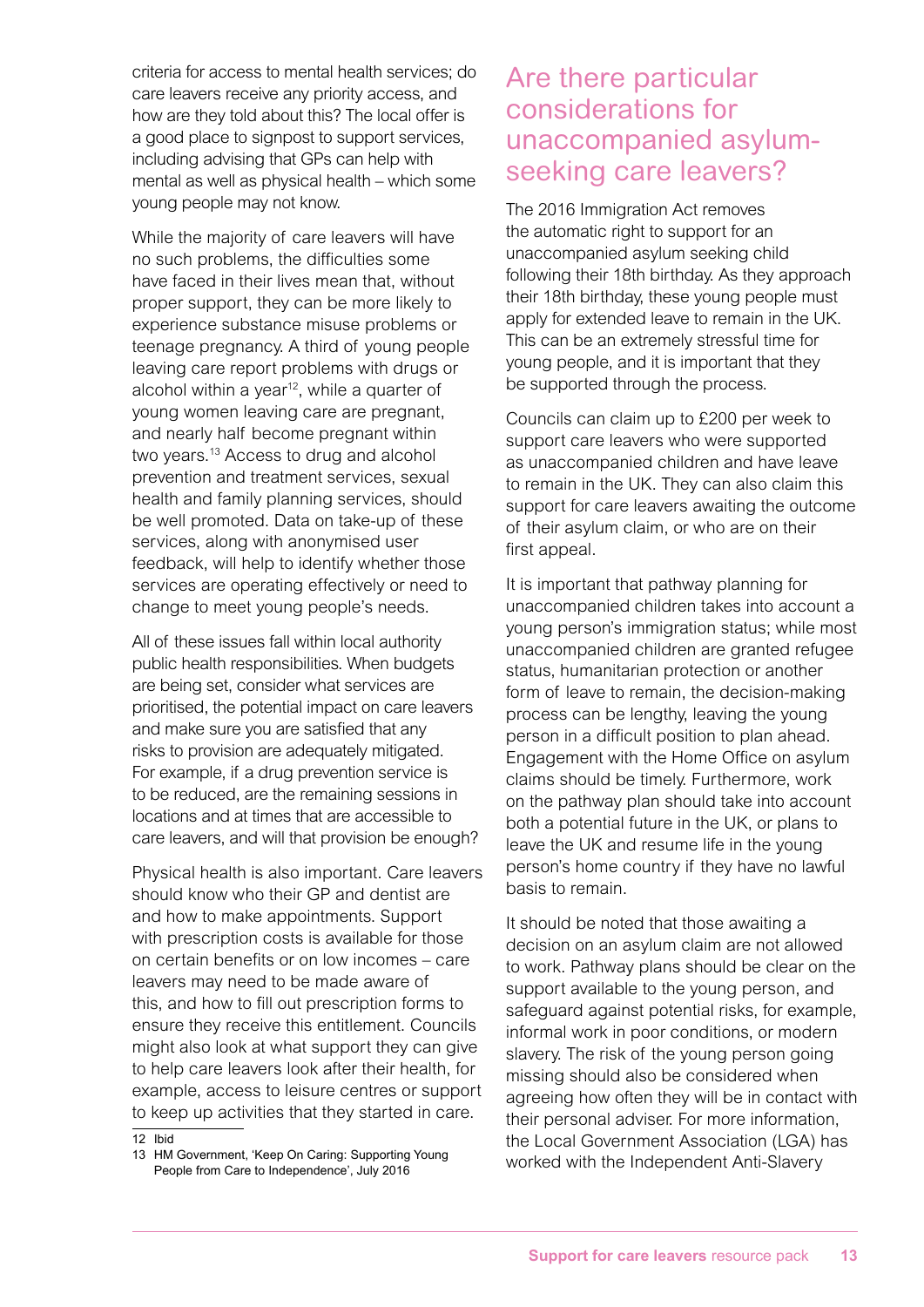Commissioner to produce a council guide to tackling modern slavery (see key resources and further reading).

#### Are there particular considerations for other children in care with immigration issues?

Some children in care may have immigration issues but have not applied for asylum. For example, these children can be foreignnationals who were removed from their families due to neglect or abuse, or who came to the UK with their families and were abandoned here. In some cases, the child might be stateless, or might be eligible for British citizenship but their citizenship application has not been made. As with unaccompanied asylum-seeking children, it is important that the child's immigration status be considered in any care plan, assessment, and pathway planning. Support, including legal advice, should also be provided so that the child can have the most secure status possible in accordance with their plans.

#### Do we have processes in place for adult care leavers to access information about them?

An adult care leaver can ask their local authority at any time for information about their care records. So it is important to have systems and processes in place to enable them to do this smoothly and effectively. Some of the information that adult care leavers may read about their history in care or the way in which they came into care may be traumatic. Is support available to help people through this?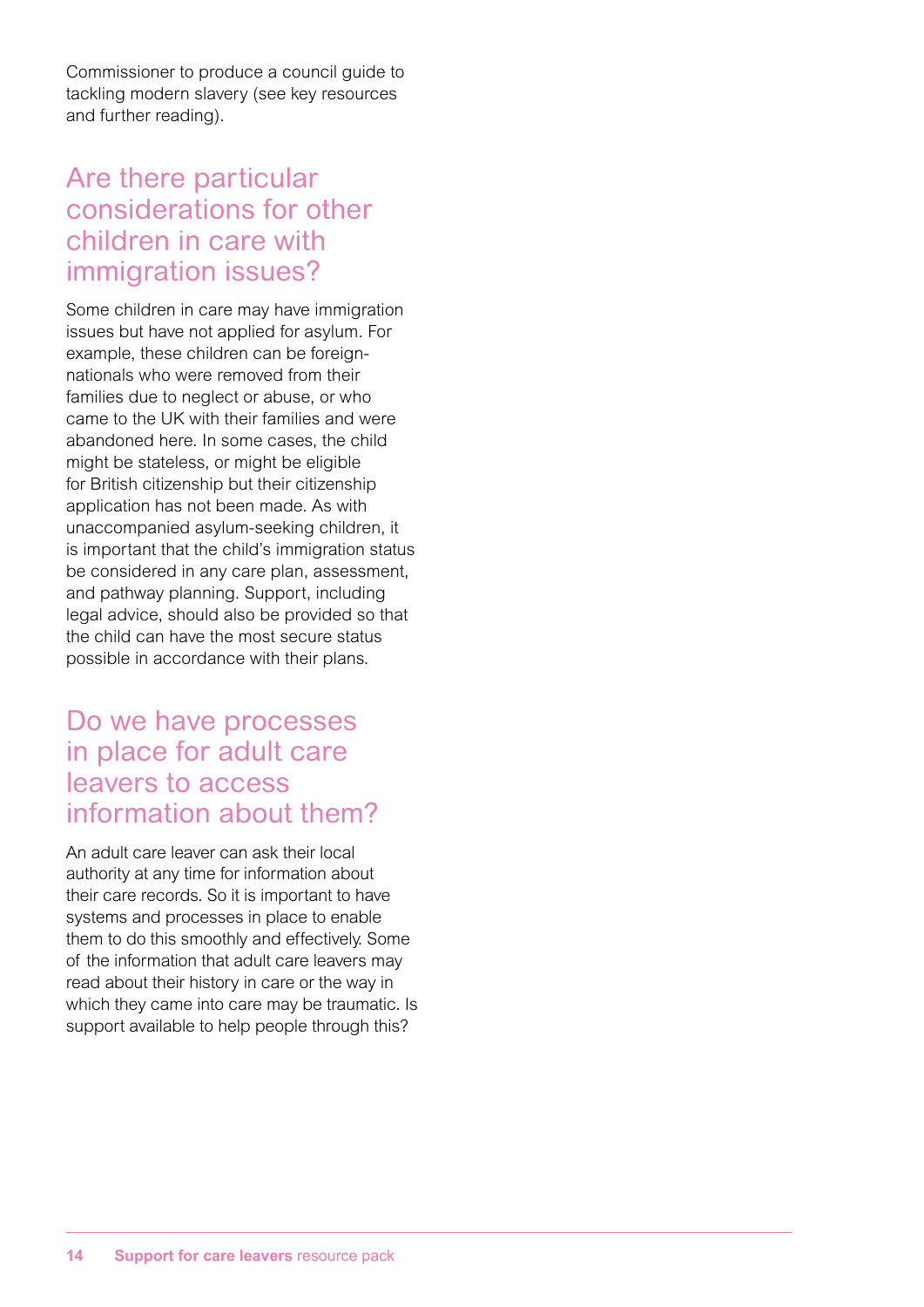# **Case studies**

### City of York Council

City of York Council has a strong track record of supporting young people leaving care; a strength highlighted by Ofsted in its report published in February 2017. The inspectors acknowledged that, by listening to care leavers' views and shaping services around them, York now sees the vast majority of care leavers living in accommodation that suits their needs, with low numbers not in education, employment and training, and most making a successful transition to adult life.

This transition starts with developing a pathway plan at the care review nearest the young person's 16th birthday. This gives two years to put the right plan in place – whether that involves staying with a foster family beyond the 18th birthday ('staying put') or moving into independent living, and education, training or employment. Each case is referred to a personal adviser (PA) when the young person is 17. PAs generally manage caseloads of around 21, helping them know each young person well and make sure they get the best possible support to experience a smooth transition into the leaving care service.

The pathway team is well connected with information, advice and guidance services and the virtual school. This has resulted in the proportion of care leavers in education, employment or training being well above the national average. Two new programmes are being introduced to increase this proportion further, improve career information and support care leavers with learning opportunities.

Teaching life skills is a key element of preparing care leavers to live independently. A pathway life-skills toolkit supports carers

and key workers to make sure young people get the right level of help to develop those skills; which include saving money, budgeting and cooking for themselves. Young people are encouraged to remain with their foster carers after their 18th birthdays to continue learning life skills with them as part of the staying put programme, while those in supported housing benefit from personalised support to build their life skills and confidence at a pace that suits them.

Staying put is an option for all care leavers. Those in residential placements outside York are increasingly moved back to the city before their 18th birthdays so that they can take up this option which is part of a strategic initiative to 'Make York Home' for all young people in care. Staying put also includes young people fostered by connected persons or kinship carers, and those placed with independent fostering agencies. Acting on feedback from young people, those who stay put are encouraged to start work, or to get a Saturday job if they are in education, to make life as 'normal' and as like any other family as possible. As one young person commented, "I'm learning to handle money better as I pay board and pay my own phone bills", while another said they enjoyed "feeling part of a family". Those who go to university can return to their foster carer each holiday.

The option of a four-week stay in a 'taster flat' gives care leavers the chance to experience independent living. They know that they have support throughout their stay there as they develop their life skills before returning to their placement to work on any areas of development and consider what to do next. Accommodation options are varied to suit different needs. Some care leavers might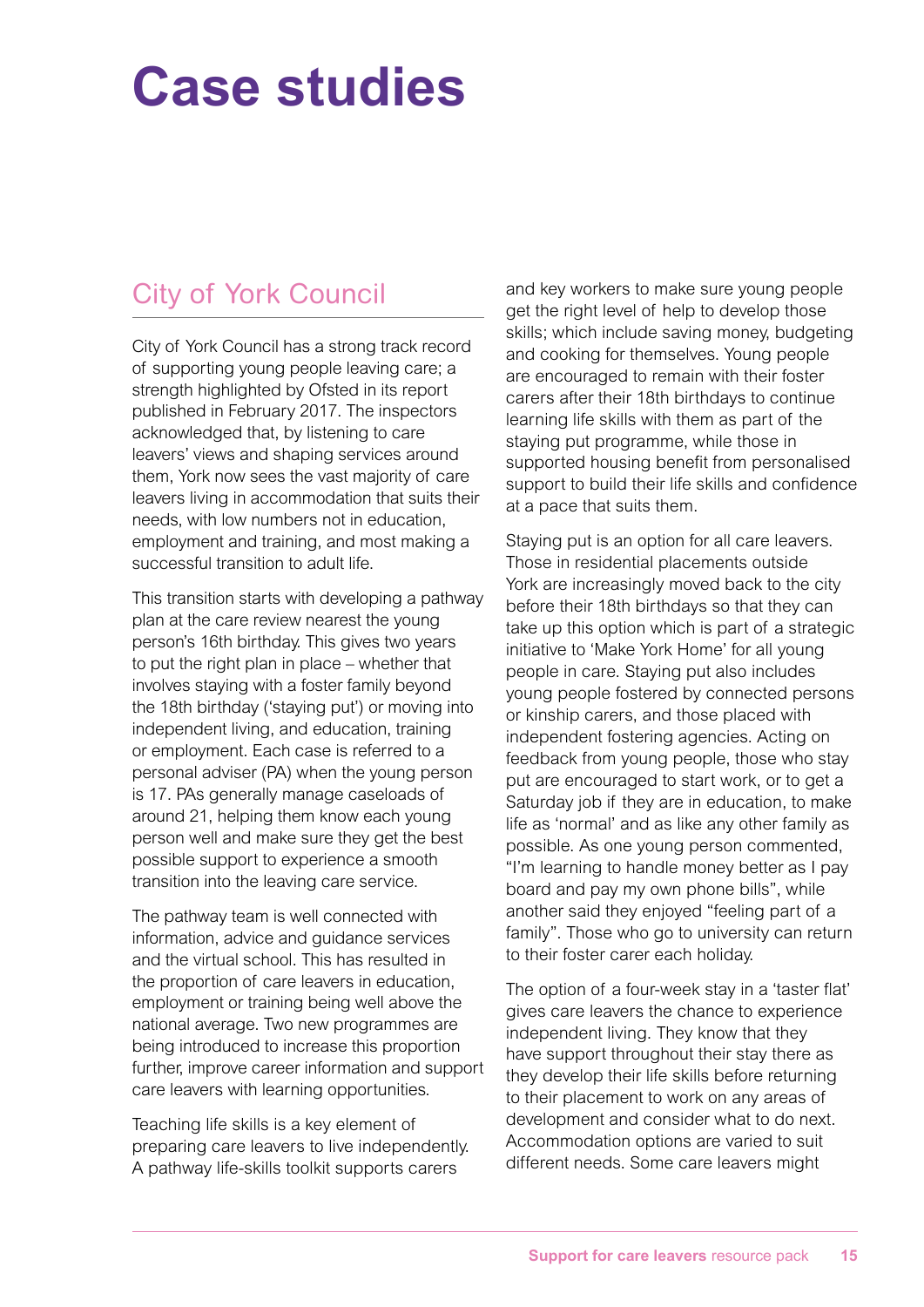choose to go into a trainer flat with support from the pathway accommodation officer and pathway worker. While others who need more support might opt for supported lodgings with charity SASH or permanently-staffed hostel accommodation, where they have a named key worker and access to daily education sessions and independence skills training. This variety of options allows for gradually increasing independence.

The focus on life skills and a careful transition into accommodation is paying off – the vast majority of care leavers are successfully living independently in suitable accommodation, with none in houses of multiple occupancy. Where there are difficulties, regular risk assessments mean that they are caught early, with creative support packages put in place to help the young person to get back on their feet and move forward. Where care leavers aren't keen to engage and things go wrong, emergency accommodation is also provided – there is always another chance available.

Building a programme of support that genuinely works for care leavers has been helped by social workers and support staff who listen to the views of young people. Care leavers told Ofsted that the council listened carefully, recorded their views well and – importantly – acted upon them. As a result, most were positive about the care and support that they received.

David Purcell, Pathway Team Practice Manager at City of York Council, said: "We've made a real effort to learn from our care leavers to make sure that we can give them the best possible transition into adulthood. It's important that each young person in care can work with us to achieve their ambitions, and can do that at their own pace.

"Every child in York deserves a place they can call home, and to enjoy family life wherever possible. As the corporate parents to care leavers, that's what we do our best to give them."

For more information, please contact: [david.purcell@york.gov.uk](mailto:david.purcell@york.gov.uk)

#### Royal Borough of Greenwich

The Royal Borough of Greenwich has been working with charity MyBnk to make sure care leavers get good quality financial education to help them when they move into independent accommodation. Care leavers moving on to supported housing all attend the week-long accredited 'Money House' programme as part of their pathway, spending a week with other young people in a real flat learning about everything from tenancy agreements and safe borrowing to budgeting and choosing utility providers.

Referrals are all considered individually to make sure needs are understood and catered for on the course, and the young people are all contacted to sort out logistics to make sure they can attend.

The results of its first year are impressive:

- 97 per cent felt more confident about their financial situation
- attendees are three times less likely to have rent arrear issues than their peers
- no one who has completed the training has been evicted
- 90 per cent of those who felt their ability to pay rent and keep their tenancy was below average or poor felt that this improved as a result of the course, with 80 per cent going on to rate their ability as good or excellent.

Anneta Corbin, Family and Young People Service Manager at the Royal Borough of Greenwich said: "Money management is a vital skill for young people when they move into their own accommodation. We know from our care leavers that the better the support they receive to build these skills, the more confident they feel about making that move. Feedback from our care leavers on the programme has been really positive, and we've found that those who have been on the course are much more likely to maintain their tenancies when they move on to independent accommodation."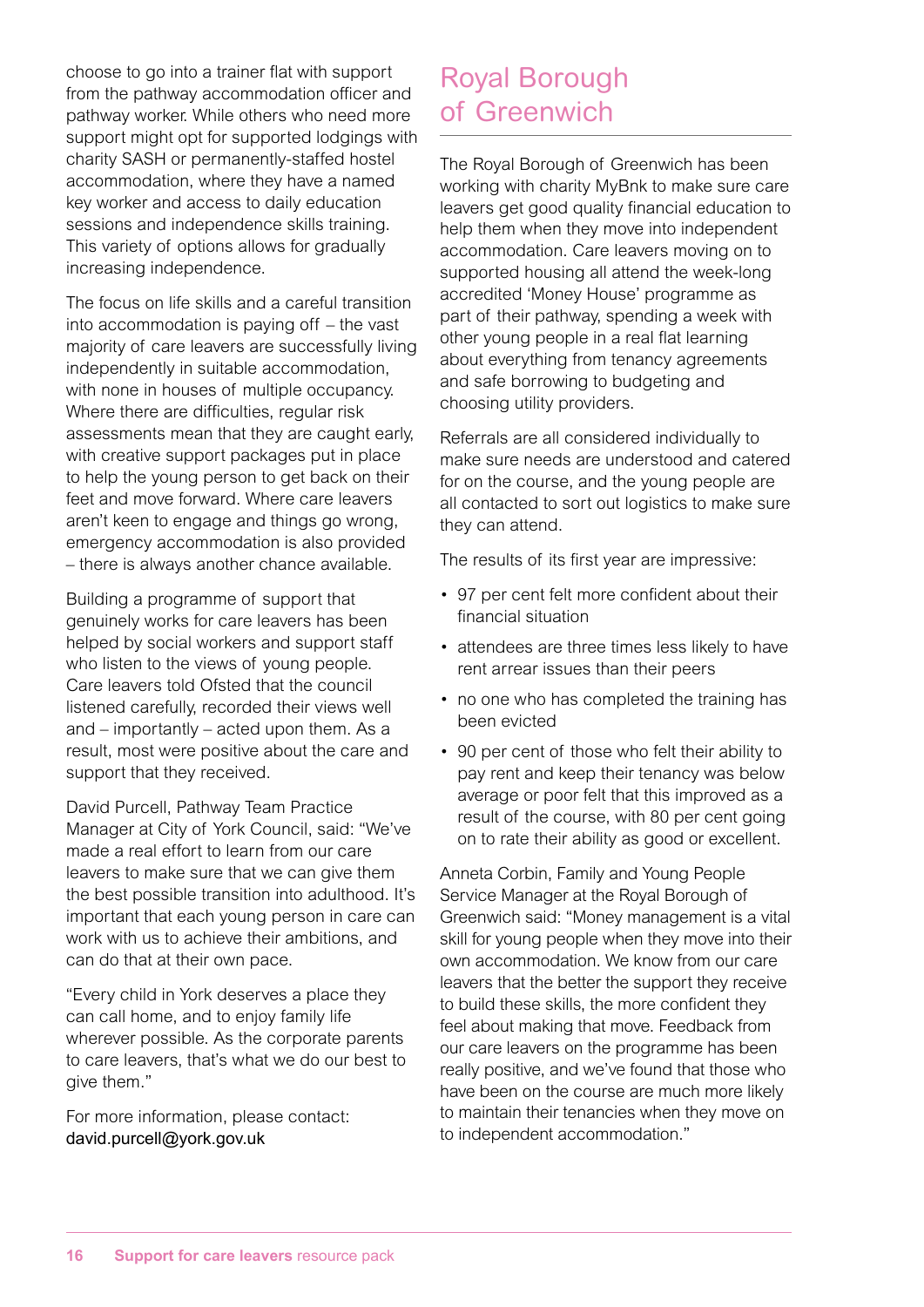For more information, visit: [http://mybnk.org/programmes/financial](http://mybnk.org/programmes/financial-education-the-money-house/)[education-the-money-house](http://mybnk.org/programmes/financial-education-the-money-house/)

\*The Money House has now expanded to Newham and is funded by the JPMorgan Chase Foundation, Berkeley Foundation and Hyde Housing.

### Leeds City Council

A not uncommon challenge faced by young people leaving care and moving on into independent living and setting up their homes for the first time is getting practical support with things like decorating, plumbing in and setting up white goods, putting shelves up, and so on. These are things that many other young people moving on into independence might get support from their families to do. We work closely with our housing services within Leeds to provide suitable accommodation for young people making this first step, though often these tenancies require some degree of decoration and homemaking. Our experience has been that for some young people the condition of their new home can be variable and the desire to settle our young people into a personalised home can mean that we need to identify support to do this.

As a champion authority of the national Care Leavers Covenant, Leeds Care Leavers Services established a partnership with Engie Regen (Places and Communities Division). Engie Regen is the first private company to sign up as a signatory partner to the covenant, to provide a range of practical supports and offers directly to benefit care leavers. They are also long-standing ambassadors of 'Child Friendly Leeds', and have undertaken some fantastic work to support care leavers in Leeds. Such support includes redecoration, donation of paint, garden clearing, plumbing in washing machines, joinery and other practical home making support and DIY projects. ENGIE Regen are on target to complete 12 projects by December 2019.

This project has provided invaluable support to care leavers, allowing some to have their homes decorated to a high-quality professional standard and in many cases has enabled

young people to move quicker, feel settled and to feel a real pride in their new homes.

For further information, contact [joel.hanna@leeds.gov.uk](mailto:joel.hanna@leeds.gov.uk)

#### Hampshire County Council

It isn't unusual for a young person to have goals that might seem unachievable. However, as corporate parents, it's important that councils put the views and wishes of care leavers at the heart of their plans, and work with them to progress towards their goals while keeping alternatives in mind.

At the age of 16, Rob was in the care of Hampshire Children's Services. He didn't engage in education, was using alcohol and was working with the Youth Offending Team following an assault charge. He did, however, show a flair for boxing, continuing to attend training even as he failed to show up for education or work. His hobby was supported by his foster carers, social worker and personal adviser. A pathway plan was developed that allowed him to follow his ambition to become a professional boxer, while encouraging him to take up opportunities with local colleges as alternative options.

As Rob started to win more local and UK title fights, his drive and commitment so impressed the children's services team that they sought out ways to acknowledge and reward his progress and encourage him further, as any good parent would do. This included helping with travel costs to fights, allowing him to travel abroad to a training school for a month, and then supporting him when he took the decision to move abroad to embark on a professional boxing career. A weekly allowance was also allowed, and goods were sent to help him set up home.

When Rob showed a desire to further his own education by learning the language of the country he competed in most frequently, Hampshire helped him to pay for a language course; his dedication to learning means he is now fluent in that second language.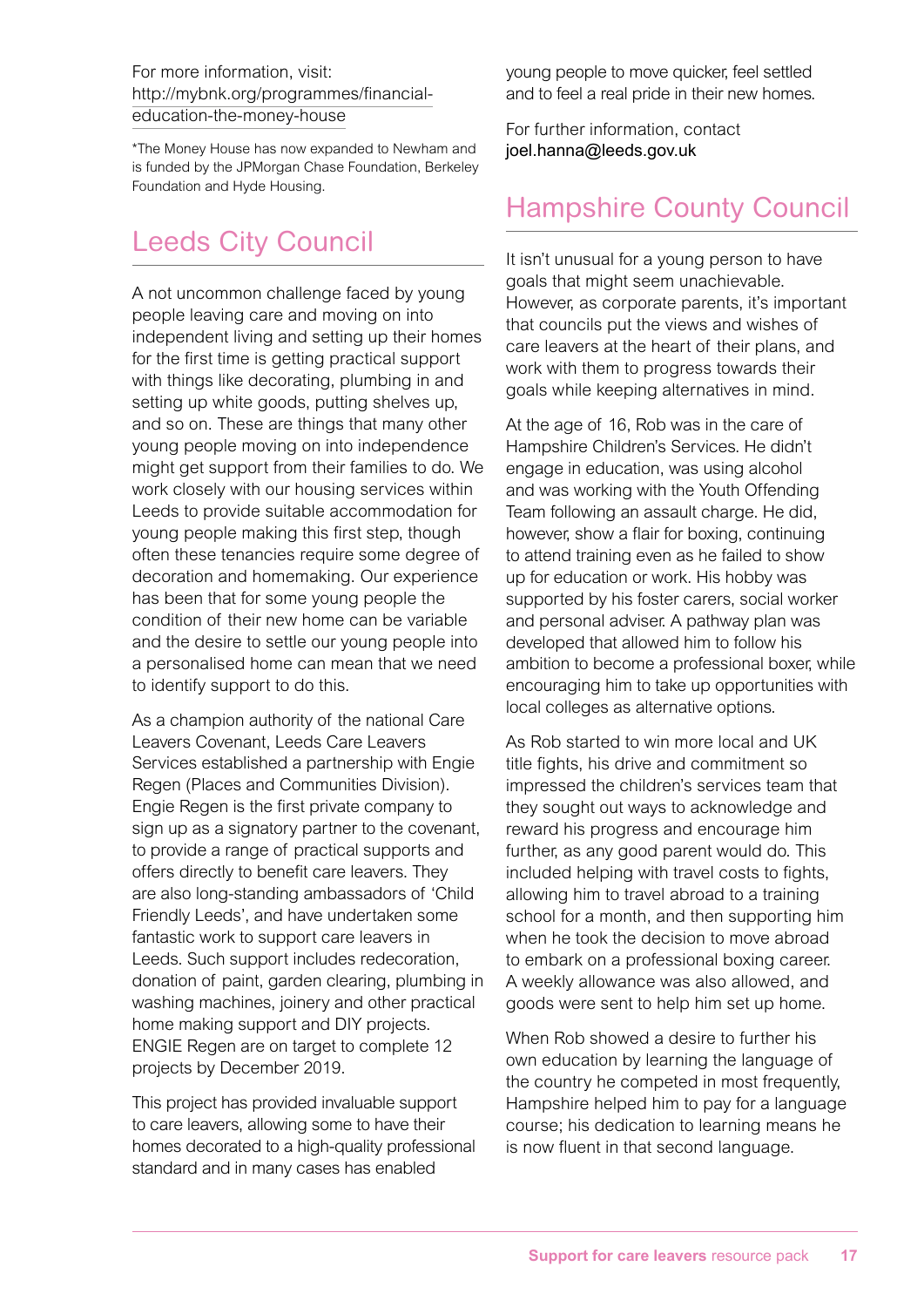Thanks to the flexibility, support and encouragement offered by Hampshire Children's Services and everyone else working with Rob, he is now a professional boxer who no longer drinks or smokes, and is living a successful, independent life.

For more information, please contact: [cathi.hadley@hants.gov.uk](mailto:cathi.hadley@hants.gov.uk)

#### Trafford Metropolitan Borough Council

Listening to your care leavers is the perfect way to find out what can really make a difference to them – and it isn't always complicated. In Trafford, the care leavers' forum highlighted that their £57.10 per week benefit had one key problem – it left £7.10 each week that couldn't be withdrawn from the cash point. The point was raised with councillors, who agreed that raising the benefit to £60, which could be withdrawn in £10 denominations, made far more sense. It was also noted that the extra £2.90 could pay for two day's gas in a young person's flat, or cover a chip supper treat. Care leavers were delighted with the response, which showed that they were genuinely listened to and that their corporate parents cared about their lived experiences.

On another occasion, a care leaver raised with Trafford Council that it didn't feel fair for him to search for work or training while his fellow care leavers could still get their benefits without making the same effort. The council therefore decided that the importance of getting care leavers into education, employment or training made it worth providing an incentive. The Corporate Parenting Board agreed an incentive of up to £30 a week for care leavers who were actively engaged – which could cover anything from work experience, to visiting a job centre, to working with their personal adviser. They could also get a free weekly bus pass to help them carry out these activities. The overall package was worth more than £100 to care leavers who actively worked towards

improving their own outcomes, and has proven extremely popular. Seventy per cent of Trafford care leavers are now in education, employment and training – higher than the national average, and a positive indicator of how care leavers are supported by the council.

For more information, please contact: [aftercare@trafford.gov.uk](mailto:aftercare@trafford.gov.uk)

### London Borough of Islington

Islington's leaving care service, Independent Futures, works with care leavers and 16 to 17-year-olds in care to provide a holistic service that prepares and supports them as they move towards independent living. The service has sought innovative ways to help care leavers to make sure they're in a strong position when they leave care. Support includes establishing support networks, providing mental health support, and helping with finding further education and employment.

A key concern of young people when they leave care is around the support networks they will have when they are no longer 'looked-after'. The Grand Mentoring Scheme pairs care leavers with a 'grandparent' who mentors the young person, and provides support and guidance as they move into adult life. This gives them someone independent from the council that they can rely on for help, and who they can build a stable relationship with as they take on greater independence.

Independent Futures has also teamed up with a wide range of local partners from the public, private and charity sectors to give care leavers access to employment and training opportunities. We have an enhanced offer that enables those who wish to attend university to be able to do so with the support of services and additional financial allowances. The variety of partners reflects the range of young people looked-after by the council, providing a broad spectrum of possibilities to show them how much is possible.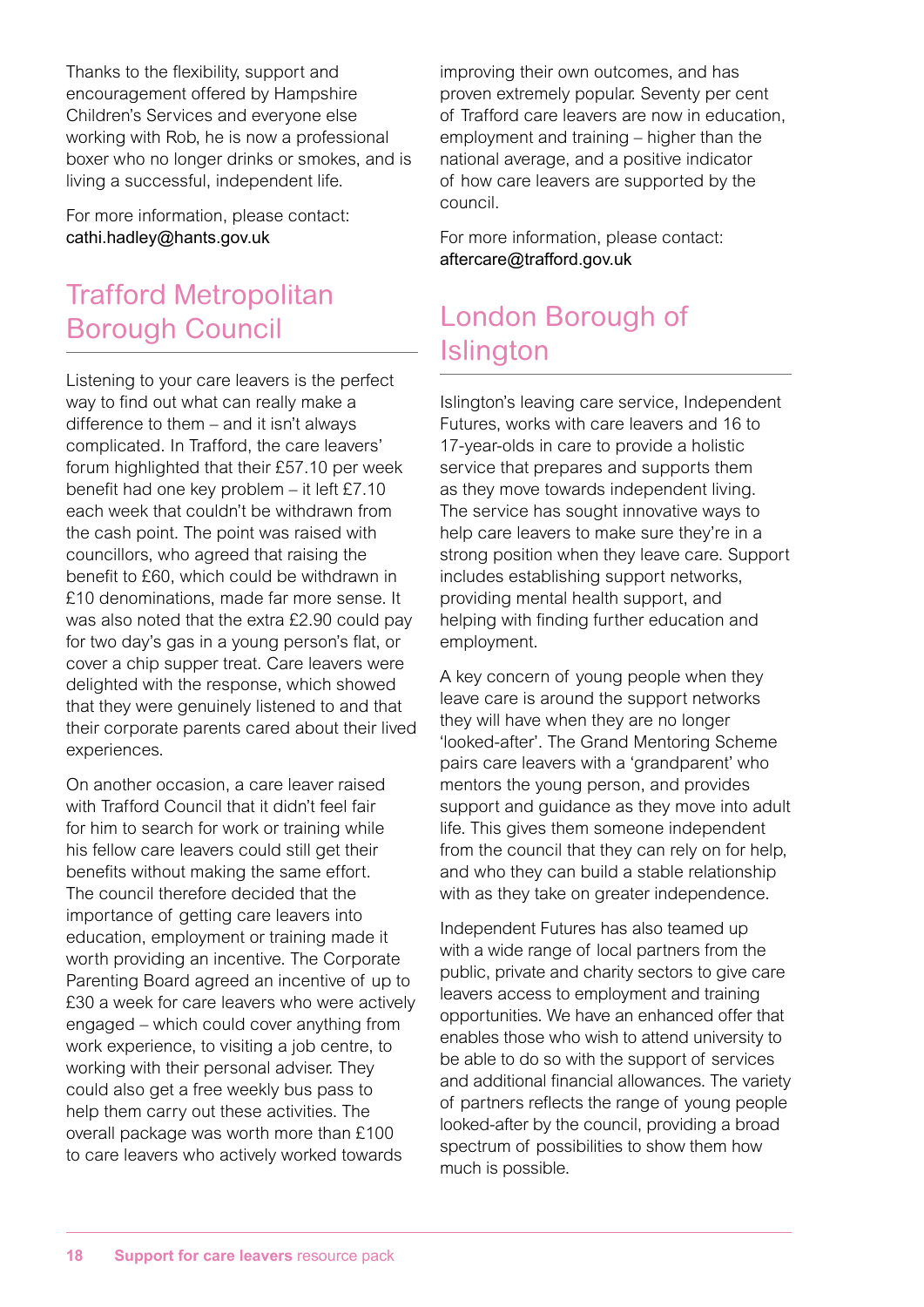The council also works closely with partners in the arts and performance sector to give young people a way to develop their sense of identity and personal achievement, promoting the confidence and resilience that they'll need as they move into work, as well as raising aspirations.

Supporting the physical and mental health, and wellbeing of care leavers is paramount. Well-used weekly drop in health sessions make sure care leavers can get advice when they need it, while free counselling and advice commissioned from a local mental health charity allows them to get support quickly if they find themselves struggling with mental health difficulties. We have also recently embedded clinicians within the service and introduced a specialist mental health social worker within the service in recognition of the level of need some of our young people present with. Regular liaison between CAMHS and adult mental health services ensures continuity of provision for those care leavers who have specific emotional health needs. Where young people need to visit specialists, young people's advisers offer to attend with them for moral support and to make sure they can attend the appointment. We are keen to offer early intervention and encourage young people to make use of personal health budgets (Choice and Control) to improve their mental wellbeing.

Councillor Kaya Comer Schwartz, Executive Member for Children, Young People and Families, said: "Young people when discussing their care experience, have told us that forming and maintaining relationships is important to them and we are committed to being their lifelong champions. We work hard to ensure that we reduce any barriers to them being involved and achieving their full potential. Our revised offer to care leavers reflects this as well as the passion and commitment we as a council have for our care leavers."

For further information, please contact [stephen.rice@islington.gov.uk](mailto:stephen.rice@islington.gov.uk)

### East Riding of Yorkshire Council

When Ofsted rated support for care leavers at East Riding of Yorkshire Council as 'outstanding', it confirmed one of the pathway team's core beliefs – that getting the basics right, and really understanding what works, are key to making sure that care leavers have a positive experience and make good progress.

Staff working with care leavers know the importance of stability and relationships to children in care, so the pathway team starts working with them in Year 11 to carefully manage the transition from looked-after child to care leaver. Care leavers also work with several members of the team to make sure there is always someone who they can talk to, and who knows them well enough to provide the right kind of support.

Each member of the pathway team has an average caseload of 15, giving them the time to dedicate to each care leaver, while managers work hard to make sure staff have all they need to do the best possible job. This includes an excellent range of training to cover the types of issues young people may face, including the dangers of radicalisation and self-harm.

East Riding has also set up a post-16 subgroup of the virtual school to make sure care leavers' needs are being met and to raise aspirations among both the young people and the service providers. The group is chaired by the pathway team manager, and includes further education colleges, training providers and Jobcentre Plus. Care leavers are given highly supportive mentoring and specialist advice about their potential options as they progress into further or higher education, training or employment. This strong partnership working at all levels has led to the authority having 69 per cent of care leavers engaged in education, employment or training, higher than similar authorities and the national average.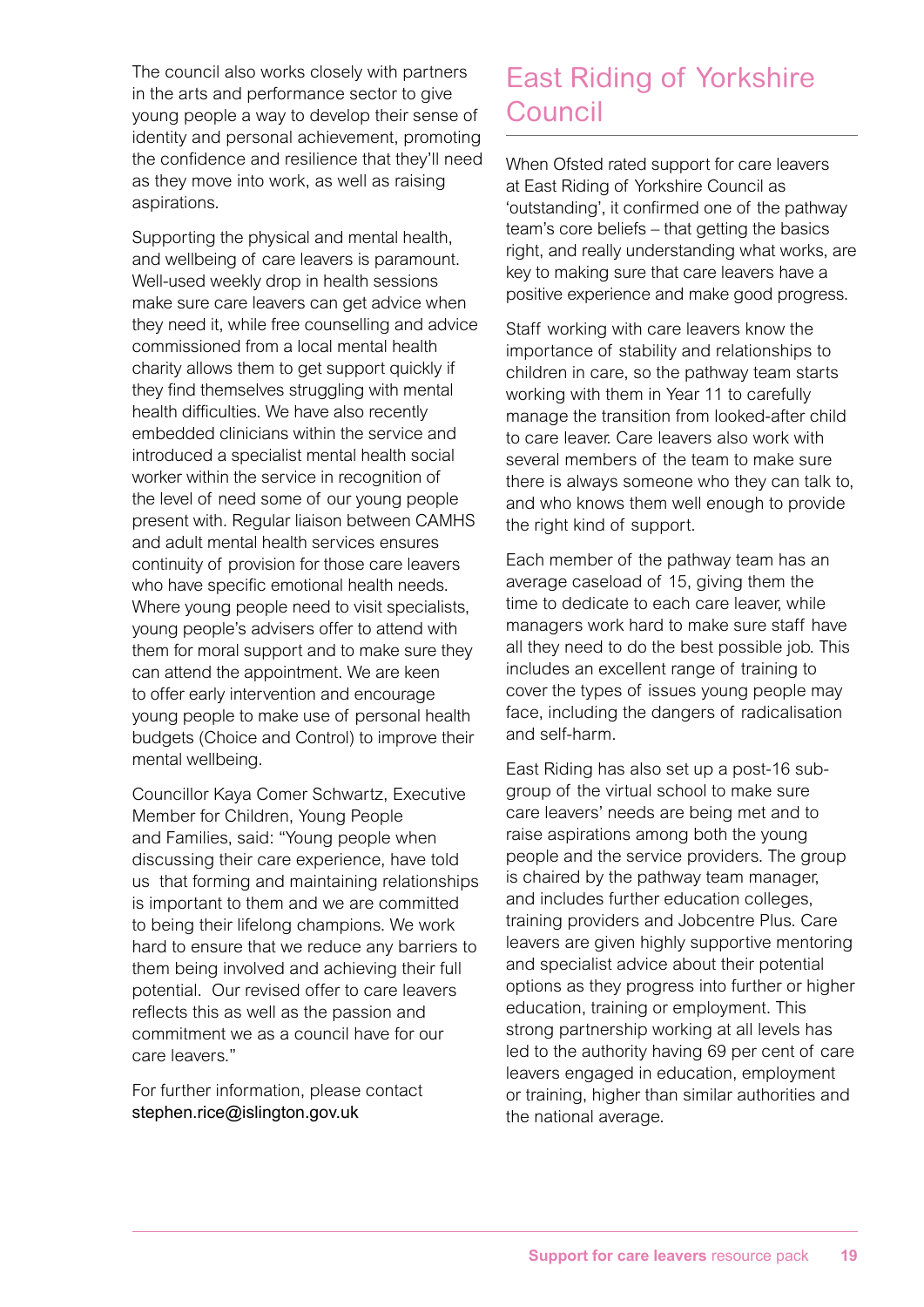Pathway Team Manager Sue Smyth said: "One of the most important things that we do is to gain care leavers' trust, and show them that we'll support them, no matter what. We're always keen to try new ideas, but we make sure those basic relationships and core support are never compromised, because they're the foundations for a strong service. Our care leavers tell us that they feel safe, and that they wouldn't be where they are now without our support – and that's the most important thing for all of us."

For more information, please contact Sue Smyth: [www.eastriding.gov.uk](http://www.eastriding.gov.uk)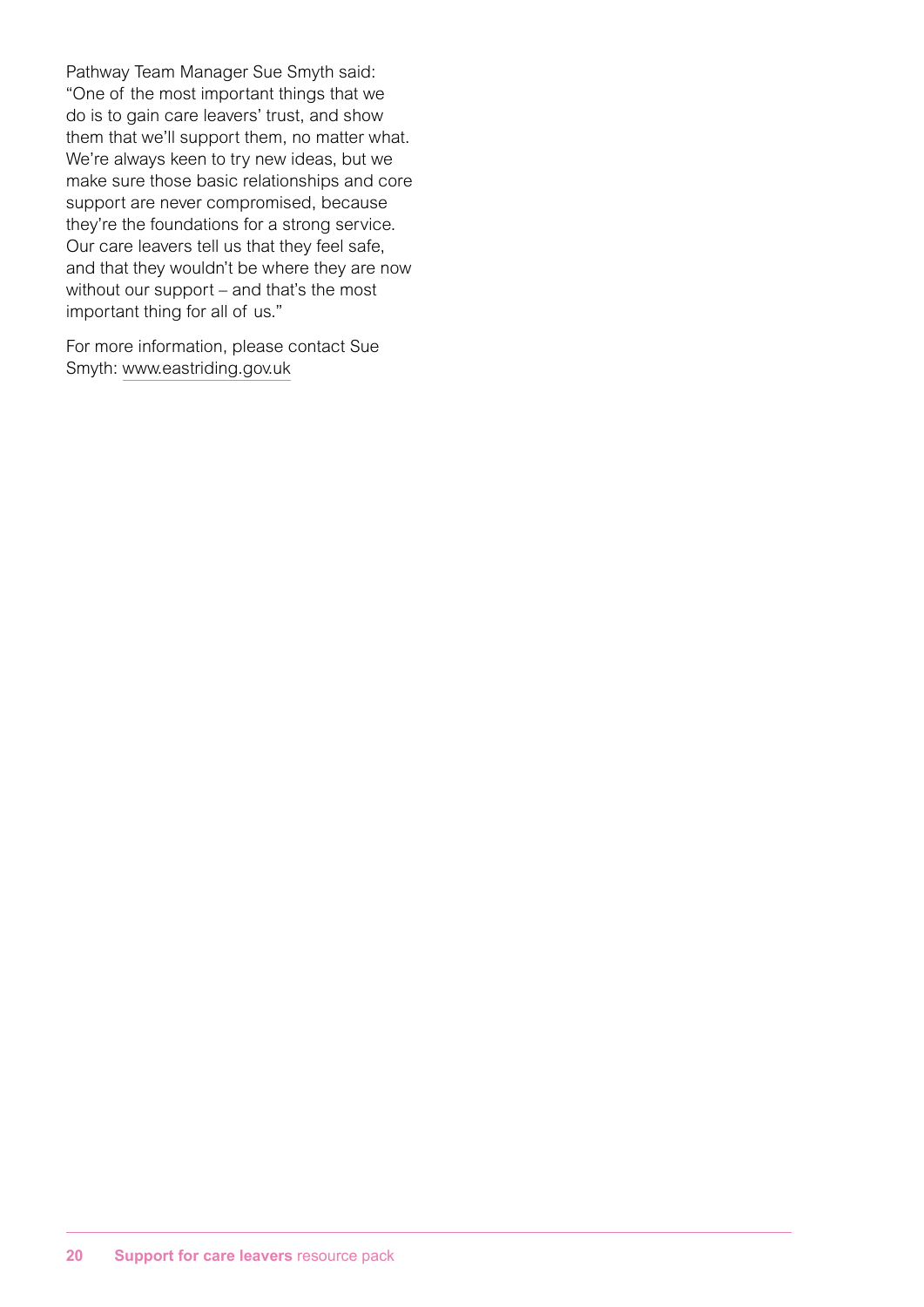### **Key resources and further reading**

Barnardo's and St Basil's Care leavers accommodation and support framework, 2015

Children and Families Across Borders [www.cfab.org.uk](http://www.cfab.org.uk)

Department for Education, Children Act 1989 Statutory Guidance: Transition to adulthood for care leavers, October 2010 (updated January 2015)

Department for Education, Department for Work and Pensions, and HM Revenue and Customs, Staying Put guidance, May 2013

Department for Education, Applying corporate parenting principles to looked-after children and care leavers, February 2018

Department for Education, Extending personal adviser support to all care leavers to age 25: statutory guidance for local authorities, February 2018

Department of Education, Home Office, Ministry of Justice, National protocol on reducing the criminalisation of looked-after children and care leavers, November 2018

Fostering Network, Staying Put: Guidance for children and young people services, fostering services and leaving care services, September 2017

HM Government, Keep On Caring: Supporting young people from care to independence, July 2016

House of Commons Library: Support for care leavers: Briefing Paper, March 2019

Local Government Association, Tackling Modern slavery: A council guide, December 2017

[www.local.gov.uk/modern-slavery-council](http://www.local.gov.uk/modern-slavery-council-guide)[guide](http://www.local.gov.uk/modern-slavery-council-guide)

Local Government Association, A councillor guide to tackling modern slavery, September 2019

[www.local.gov.uk/councillor-guide-tackling](http://www.local.gov.uk/councillor-guide-tackling-modern-slavery)[modern-slavery](http://www.local.gov.uk/councillor-guide-tackling-modern-slavery)

Care Leaver Covenant [www.mycovenant.org.uk](http://www.mycovenant.org.uk)

The Children's Partnership, Staying Put: Good practice guidance, 2014